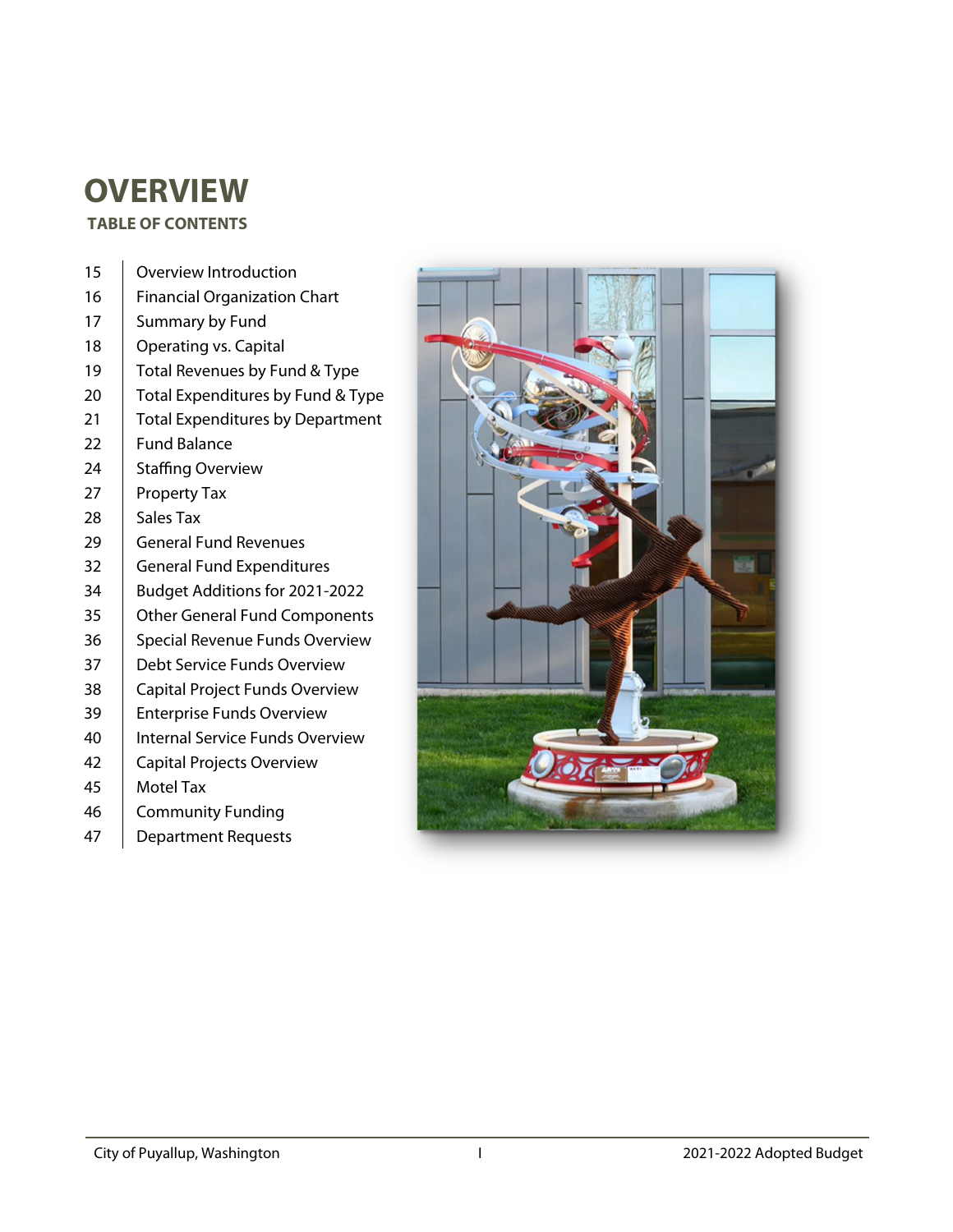# <span id="page-1-0"></span>Overview Introduction

### **2021-22 Adopted Biennial Budget**

On June 2, 2020, the Puyallup City Council unanimously approved Ordinance No. 3209, establishing a biennial budget process effective January 1, 2021. The resulting 2021-22 Adopted Biennial Budget has been developed by staff in accordance with state law and city policy. It was submitted to Council for their consideration and potential modification, with adoption of the final biennial budget on November 17,2020.

The adopted budget was developed in a climate of economic uncertainty, largely due to the COVID-19 pandemic and it's impact on the lives of residents, viability of businesses and city finances. Statewide taxable retail sales dropped 5% over the last 12 months and Puyallup has experienced it's share of sales tax losses, especially in Q1 and Q2. However, sales tax collections rebounded significantly in the last half of the year, with monthly receipts coming in as would be expected in a normal year. While it may be a positive trend, this rebound was wholly unexpected and cannot be relied upon to continue and further complicates traditional revenue forecasting techniques.

Because of the uncertainty and many unknowns still at play, the 2021-22 adopted budget is built upon extremely conservative revenue projections. The revenues continue to be based on the budget stability policy, with two exceptions: sales tax and development engineering fees. Both sources are heavily influenced by the economy and have been reduced from the normal calculations provided by the budget stability policy. The intent is to provide another layer of resiliency during these difficult times.

The projected revenues provide adequate sustainable funding for our essential and core ongoing programs - Police, Parks, Development Services and Public Works. Funding available for new initiatives was extremely limited, especially in 2021. Recommended additions included in the budget are based on need and value to the public. It is a balanced budget and reflects the ongoing commitment to providing valuable government services to our residents and businesses in a cost-effective and efficient manner.

The adopted biennial budget totals \$245 million, including transfers of \$38 million and internal service charges of \$20 million, both of which are essentially double-counting expenditures. After eliminating transfers and internal service charges, the net budget for the biennium is \$187.3 million.

The following **Budget Overview** summarizes the adopted budget and provides information related to fund balances, staffing and primary revenue sources. It contains a discussion of the General Fund, including budgetary assumptions, revenue projections and major expenditure changes. The remaining funds are presented by fund classification and capital investments are summarized. Also included is the distribution of Motel Tax and Community Grant funds based the recommendations from the Lodging Tax Advisory Committee and Community Funding Advisory Committee.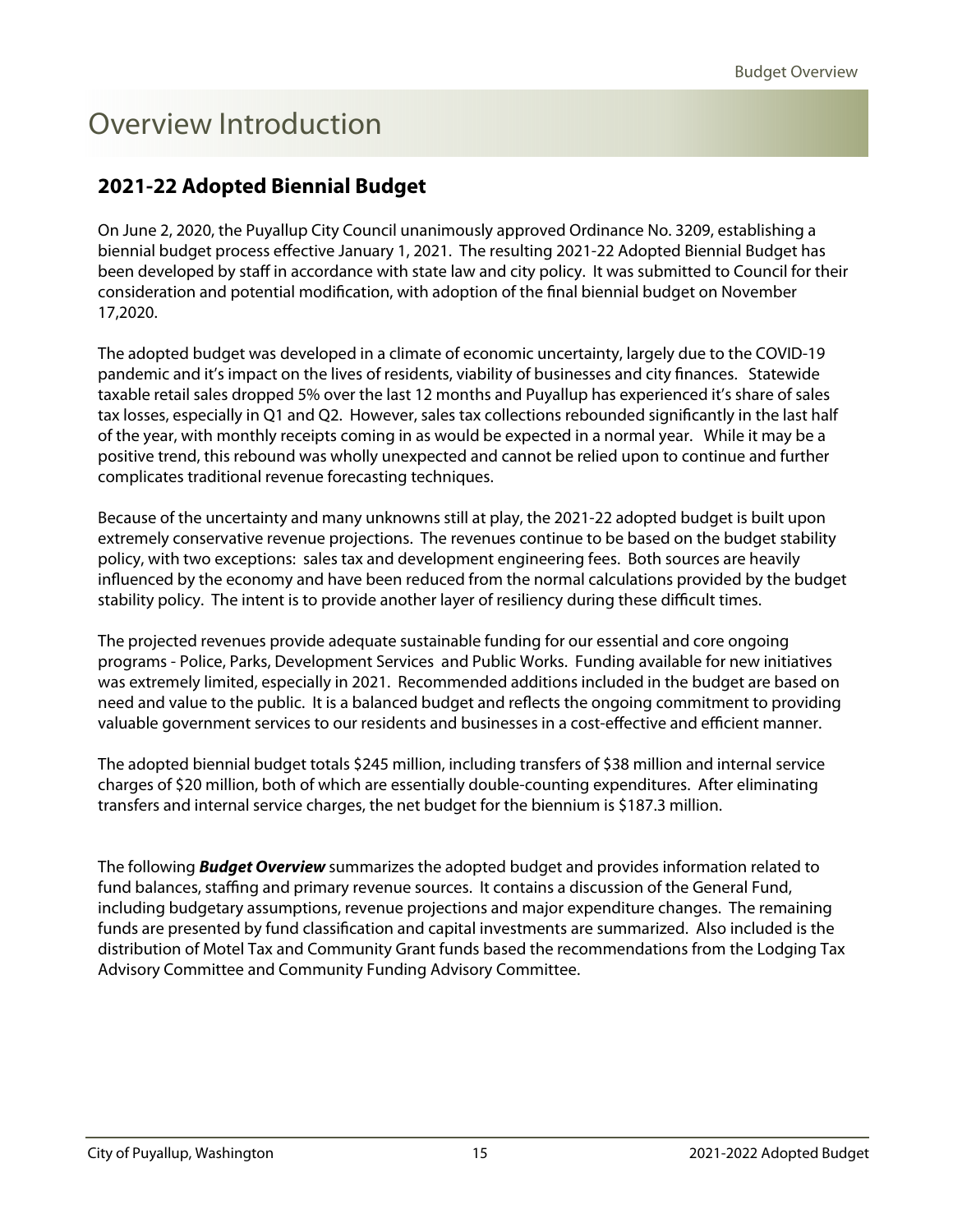## <span id="page-2-0"></span>2021-2022 Financial Organization Chart

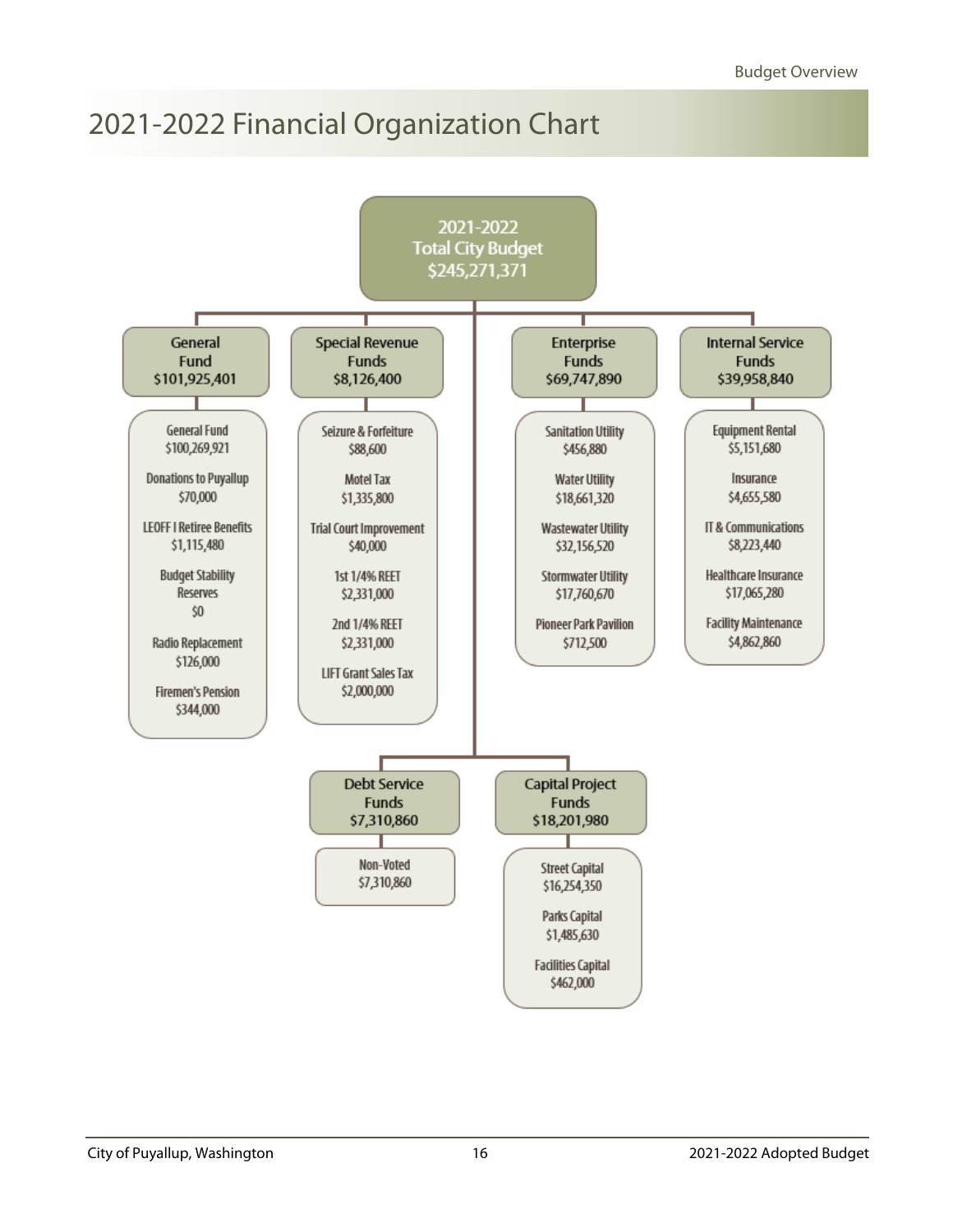# <span id="page-3-0"></span>Summary by Fund

#### **2021-2022 Combined**

|                                      | <b>Projected</b> |                 |                     |                    |                     |
|--------------------------------------|------------------|-----------------|---------------------|--------------------|---------------------|
|                                      | <b>Beginning</b> |                 |                     |                    | <b>Change in</b>    |
| <b>Fund Name</b>                     | <b>Cash</b>      | <b>Revenues</b> | <b>Expenditures</b> | <b>Ending Cash</b> | <b>Cash Balance</b> |
| General Fund                         | 4,942,609        | 100,282,140     | 100,269,921         | 4,954,829          | 12,220              |
| <b>Budget Stability Reserves</b>     | 1,218,293        | 6,480           |                     | 1,224,773          | 6,480               |
| Donations To Puyallup                | 102,369          | 18,240          | 70,000              | 50,609             | (51,760)            |
| Leoff I Retiree Benefits Fund        | 1,075,477        | 1,308,660       | 1,115,480           | 1,268,657          | 193,180             |
| Radio Replacement Fund               | 382,716          | 210,200         | 126,000             | 466,916            | 84,200              |
| Firemen's Pension Fund               | 1,083,643        | 293,300         | 344,000             | 1,032,943          | (50,700)            |
| <b>Special Revenue Funds</b>         |                  |                 |                     |                    |                     |
| Seizure And Forfeiture Fund          | 79,322           | 65,200          | 88,600              | 55,922             | (23,400)            |
| Motel Tax Fund                       | 525,809          | 2,795,260       | 1,335,800           | 1,985,269          | 1,459,460           |
| Trial Court Improvement Fund         | 7,769            | 43,870          | 40,000              | 11,639             | 3,870               |
| Lift Grant Fund                      | 1,109,361        | 2,022,000       | 2,000,000           | 1,131,361          | 22,000              |
| First 1/4% REET                      | 615,159          | 2,011,000       | 2,331,000           | 295,159            | (320,000)           |
| Second 1/4% REET                     | 620,202          | 2,011,000       | 2,331,000           | 300,202            | (320,000)           |
| <b>Debt Service Funds</b>            |                  |                 |                     |                    |                     |
| <b>Voted Debt Service</b>            | 20,407           |                 |                     | 20,407             |                     |
| Non Voted Debt Service               | 257,052          | 7,310,850       | 7,310,860           | 257,042            | (10)                |
| <b>Capital Projects Funds</b>        |                  |                 |                     |                    |                     |
| <b>Street Fund</b>                   | 1,619,732        | 15,968,710      | 16,254,350          | 1,334,092          | (285, 640)          |
| Capital Improvement Fund             | 710,990          | 2,189,360       | 1,485,630           | 1,414,720          | 703,730             |
| Facility Projects Ops (Civic Center) | 1,772,358        | 380,340         | 462,000             | 1,690,698          | (81,660)            |
| <b>Enterprise Funds</b>              |                  |                 |                     |                    |                     |
| Sanitation                           | 297,288          | 905,110         | 456,880             | 745,518            | 448,230             |
| <b>Water Fund</b>                    | 916,035          | 18,789,170      | 18,661,320          | 1,043,885          | 127,850             |
| Sewer Fund                           | 1,523,317        | 33,384,410      | 32,156,520          | 2,751,207          | 1,227,890           |
| Stormwater Fund                      | 3,410,736        | 16,407,550      | 17,760,670          | 2,057,616          | (1,353,120)         |
| Pavilion Fund                        | 185,432          | 578,500         | 712,500             | 51,432             | (134,000)           |
| <b>Internal Service Funds</b>        |                  |                 |                     |                    |                     |
| <b>Equipment Rental</b>              | 1,622,402        | 4,781,580       | 5,151,680           | 1,252,302          | (370, 100)          |
| Insurance Fund                       | 1,459,072        | 4,756,000       | 4,655,580           | 1,559,492          | 100,420             |
| Info Tech And Communications         | 877,122          | 7,356,300       | 8,223,440           | 9,982              | (867, 140)          |
| Healthcare Insurance Fund            | 4,301,222        | 16,958,990      | 17,065,280          | 4,194,932          | (106, 290)          |
| <b>Facility Maintenance Fund</b>     | 92,611           | 4,912,000       | 4,862,860           | 141,751            | 49,140              |
| <b>Total All Funds</b>               | 30,828,505       | 245,746,220     | 245,271,371         | 31,303,355         | 474,850             |
| <b>Total Budget:</b>                 |                  | 245,746,220     | 245,271,371         |                    |                     |
| Less Transfers                       |                  | (38,014,350)    | (38,014,350)        |                    |                     |
| Less Internal Service Charges        |                  | (19,949,820)    | (19,949,820)        |                    |                     |
| <b>Net Budget</b>                    |                  | 187,782,050     | 187,307,201         |                    |                     |

\*The Net Budget removes all double counting from Internal Services and Transfers, reflecting the true revenues and expenditures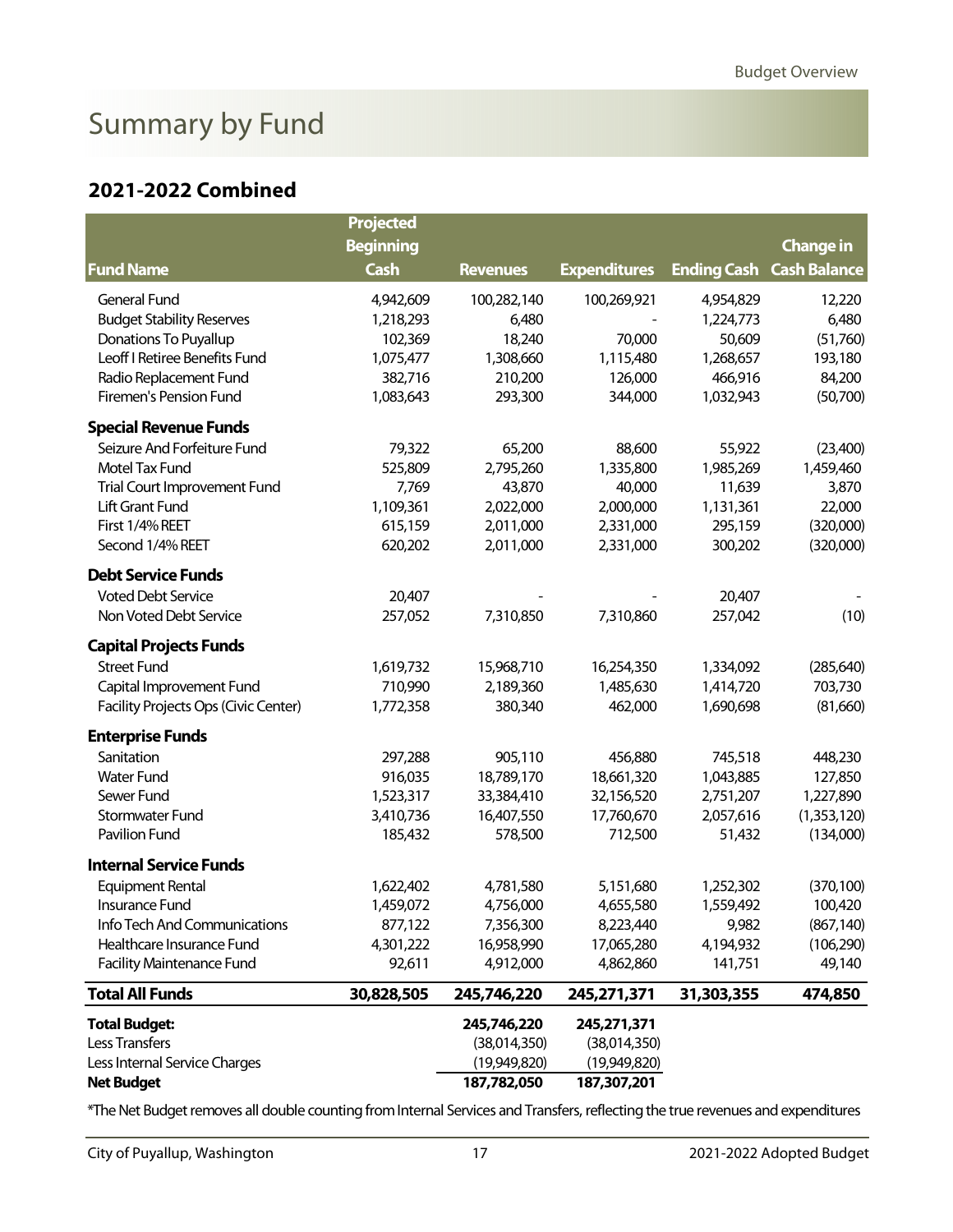# <span id="page-4-0"></span>Budget Comparison 2020-2022

### **Operating vs. Capital**

|                                      |                  | 2022 Budget    |              |                  | 2021 Budget    |              |                  | 2020 Budget    |              |
|--------------------------------------|------------------|----------------|--------------|------------------|----------------|--------------|------------------|----------------|--------------|
| <b>Fund</b>                          | <b>Operating</b> | <b>Capital</b> | <b>Total</b> | <b>Operating</b> | <b>Capital</b> | <b>Total</b> | <b>Operating</b> | <b>Capital</b> | <b>Total</b> |
| General Fund:                        |                  |                |              |                  |                |              |                  |                |              |
| General Fund                         | 50,539,091       |                | 50,539,091   | 49,708,830       | 22,000         | 49,730,830   | 52,238,246       | 155,000        | 52,393,246   |
| Donations to Puyallup                | 35,000           |                | 35,000       | 35,000           |                | 35,000       | 35,000           |                | 35,000       |
| <b>LEOFF I Retiree Benefits Fund</b> | 557,640          |                | 557,640      | 557,840          |                | 557,840      | 560,344          |                | 560,344      |
| <b>Budget Stability Reserves</b>     |                  |                |              |                  |                |              | 3,000,000        |                | 3,000,000    |
| Radio Replacement Fund               |                  | 63,000         | 63,000       |                  | 63,000         | 63,000       |                  | 63,000         | 63,000       |
| Firemen's Pension Fund               | 172,000          |                | 172,000      | 172,000          |                | 172,000      | 172,000          |                | 172,000      |
| <b>Special Revenue Funds:</b>        |                  |                |              |                  |                |              |                  |                |              |
| Seizure & Forfeiture Fund            | 43,120           |                | 43,120       | 45,480           |                | 45,480       | 102,167          |                | 102,167      |
| Motel Tax Fund                       | 579,900          |                | 579,900      | 755,900          |                | 755,900      | 841,081          |                | 841,081      |
| Trial Court Improvements Fund        | 20,000           |                | 20,000       | 20,000           |                | 20,000       | 20,000           |                | 20,000       |
| First 1/4% REET                      | 1,100,000        |                | 1,100,000    | 1,231,000        |                | 1,231,000    | 1,069,500        |                | 1,069,500    |
| Second 1/4% REET                     | 1,100,000        |                | 1,100,000    | 1,231,000        |                | 1,231,000    | 1,069,500        |                | 1,069,500    |
| <b>LIFT Grant Fund</b>               | 1,000,000        |                | 1,000,000    | 1,000,000        |                | 1,000,000    | 1,000,000        |                | 1,000,000    |
| <b>Debt Service Funds:</b>           |                  |                |              |                  |                |              |                  |                |              |
| <b>Voted Debt Service</b>            |                  |                |              |                  |                |              |                  |                |              |
| Non Voted Debt Service               | 3,588,790        |                | 3,588,790    | 3,722,070        |                | 3,722,070    | 3,980,340        |                | 3,980,340    |
| <b>Capital Projects Funds:</b>       |                  |                |              |                  |                |              |                  |                |              |
| <b>Street Capital Projects</b>       | 5,339,770        | 3,195,000      | 8,534,770    | 4,914,580        | 2,805,000      | 7,719,580    | 5,607,675        | 5,723,000      | 11,330,675   |
| Parks Capital Projects               | 263,290          | 210,000        | 473,290      | 507,340          | 505,000        | 1,012,340    | 315,453          | 250,000        | 565,453      |
| <b>Facility Capital Projects</b>     |                  |                |              | 100,000          | 362,000        | 462,000      |                  |                |              |
| <b>Enterprise Funds:</b>             |                  |                |              |                  |                |              |                  |                |              |
| Sanitation                           | 229,620          |                | 229,620      | 227,260          |                | 227,260      | 538,364          |                | 538,364      |
| Water Fund                           | 7,522,060        | 2,000,000      | 9,522,060    | 7,301,260        | 1,838,000      | 9,139,260    | 7,296,882        | 1,776,000      | 9,072,882    |
| Sewer Fund                           | 12,601,730       | 3,700,000      | 16,301,730   | 12,314,790       | 3,540,000      | 15,854,790   | 12,761,363       | 3,613,000      | 16,374,363   |
| Stormwater Fund                      | 5,629,050        | 952,500        | 6,581,550    | 7,889,120        | 3,290,000      | 11,179,120   | 7,491,338        | 2,416,000      | 9,907,338    |
| Pavilion Fund                        | 357,460          |                | 357,460      | 355,040          |                | 355,040      | 358,939          |                | 358,939      |
| <b>Internal Service Funds:</b>       |                  |                |              |                  |                |              |                  |                |              |
| <b>Equipment Rental</b>              | 1,717,740        | 864,000        | 2,581,740    | 1,705,940        | 864,000        | 2,569,940    | 1,724,541        | 880,000        | 2,604,541    |
| <b>Insurance Fund</b>                | 2,354,620        |                | 2,354,620    | 2,300,960        |                | 2,300,960    | 2,159,438        |                | 2,159,438    |
| Info Tech & Communications           | 3,972,720        |                | 3,972,720    | 4,250,720        |                | 4,250,720    | 4,813,012        | 616,000        | 5,429,012    |
| Healthcare Insurance Fund            | 8,533,120        |                | 8,533,120    | 8,532,160        |                | 8,532,160    | 8,528,182        |                | 8,528,182    |
| <b>Facility Maintenance Fund</b>     | 2,441,510        |                | 2,441,510    | 2,421,350        |                | 2,421,350    | 2,497,303        |                | 2,497,303    |
| <b>TOTAL</b>                         | 109,698,231      | 10,984,500     | 120,682,731  | 111,299,640      | 13,289,000     | 124,588,640  | 118,180,668      | 15,492,000     | 133,672,668  |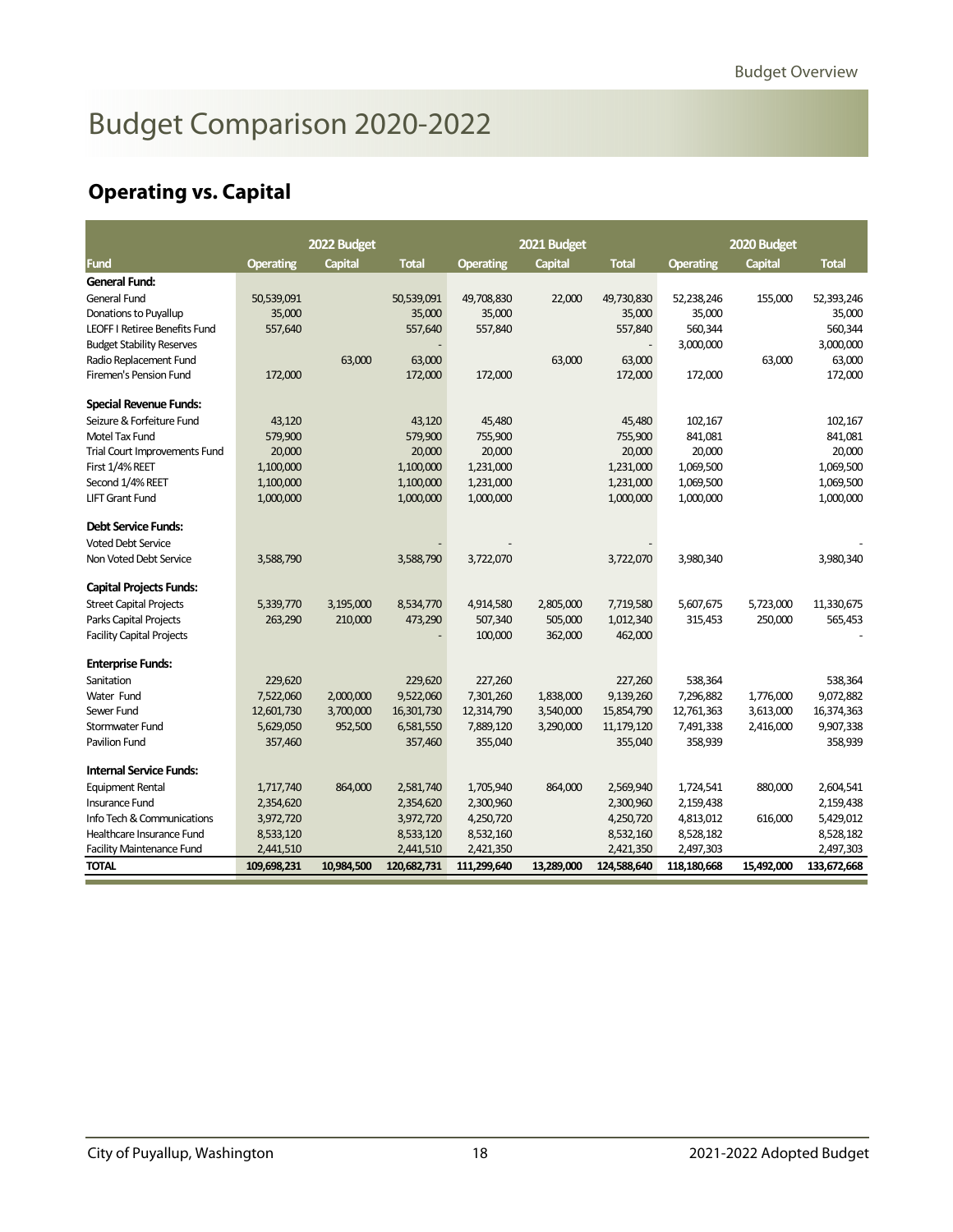# <span id="page-5-0"></span>Total Revenues by Fund & Type

### **2021-2022 Combined**

|                                  |              |                     | Intergovern-    |                    |                    |                      |              |
|----------------------------------|--------------|---------------------|-----------------|--------------------|--------------------|----------------------|--------------|
|                                  |              | <b>Licenses and</b> | mental          | <b>Charges for</b> | <b>Fines and</b>   |                      |              |
| <b>Fund Name</b>                 | <b>Taxes</b> | <b>Permits</b>      | <b>Revenues</b> | <b>Services</b>    | <b>Forfeitures</b> | <b>Misc Revenues</b> | <b>Total</b> |
| <b>General Fund</b>              | 79,168,500   | 3,776,720           | 3,368,950       | 6,049,540          | 6,914,180          | 1,004,250            | 100,282,140  |
| <b>Donations To Puyallup</b>     |              |                     |                 |                    |                    | 18,240               | 18,240       |
| <b>LEOFF I Retiree Benefits</b>  |              |                     |                 |                    |                    | 1,308,660            | 1,308,660    |
| <b>Budget Stability Reserves</b> |              |                     |                 |                    |                    | 6,480                | 6,480        |
| Radio Replacement                |              |                     |                 |                    |                    | 210,200              | 210,200      |
| <b>Firemen's Pension</b>         |              |                     | 121,300         |                    |                    | 172,000              | 293,300      |
| <b>Seizure And Forfeiture</b>    |              |                     |                 |                    |                    | 65,200               | 65,200       |
| <b>Motel Tax</b>                 | 2,775,440    |                     |                 |                    |                    | 19,820               | 2,795,260    |
| <b>Trial Court Improvement</b>   |              |                     | 43,710          |                    |                    | 160                  | 43,870       |
| First 1/4% REET                  | 2,000,000    |                     |                 |                    |                    | 11,000               | 2,011,000    |
| Second 1/4% REET                 | 2,000,000    |                     |                 |                    |                    | 11,000               | 2,011,000    |
| <b>LIFT Grant</b>                |              |                     | 2,000,000       |                    |                    | 22,000               | 2,022,000    |
| <b>Non Voted Debt Service</b>    |              |                     |                 |                    |                    | 7,310,850            | 7,310,850    |
| <b>Street Fund</b>               |              |                     | 862,710         | 2,400,000          |                    | 12,706,000           | 15,968,710   |
| Parks Capital Projects           | 868,960      |                     |                 | 567,040            |                    | 753,360              | 2,189,360    |
| <b>Facility Projects</b>         |              |                     |                 |                    |                    | 380,340              | 380,340      |
| Sanitation                       |              |                     |                 | 900,450            |                    | 4,660                | 905,110      |
| Water                            |              | 46,000              |                 | 14,033,550         |                    | 4,709,620            | 18,789,170   |
| Sewer                            |              | 1,080               |                 | 24,095,350         |                    | 9,287,980            | 33,384,410   |
| Stormwater                       |              |                     | 140,000         | 10,506,040         |                    | 5,761,510            | 16,407,550   |
| Pavilion                         |              |                     |                 |                    |                    | 578,500              | 578,500      |
| <b>Equipment Rental</b>          |              |                     |                 | 3,150,000          |                    | 1,631,580            | 4,781,580    |
| Insurance                        |              |                     |                 |                    |                    | 4,756,000            | 4,756,000    |
| Info Tech & Communication        |              |                     | 396,000         | 6,502,180          |                    | 458,120              | 7,356,300    |
| Healthcare Insurance             |              |                     |                 |                    |                    | 16,958,990           | 16,958,990   |
| <b>Facility Maintenance</b>      |              |                     |                 | 4,911,400          |                    | 600                  | 4,912,000    |
| <b>Total Revenues by Type</b>    | 86,812,900   | 3,823,800           | 6,932,670       | 73,115,550         | 6,914,180          | 68,147,120           | 245,746,220  |

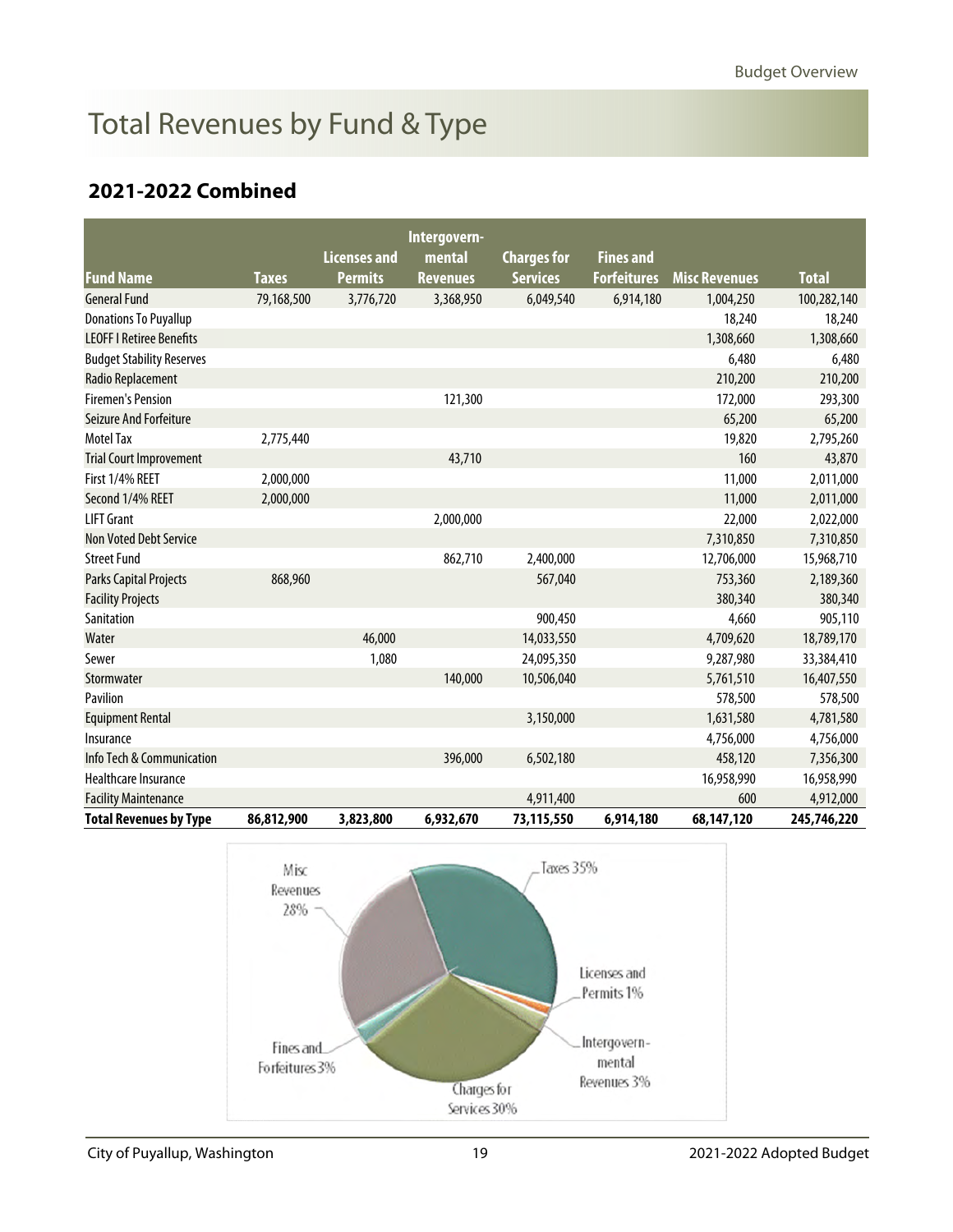# <span id="page-6-0"></span>Total Expenditures by Fund and Type

### **2021-2022 Combined**

|                                          | <b>Salaries and</b>      |                          |                 | <b>Capital</b> |                              | <b>Reclasses</b><br>and  | <b>Other</b><br><b>Financial</b> |              |
|------------------------------------------|--------------------------|--------------------------|-----------------|----------------|------------------------------|--------------------------|----------------------------------|--------------|
| <b>Fund Name</b>                         | <b>Benefits</b>          | <b>Supplies</b>          | <b>Services</b> | <b>Outlay</b>  | <b>Debt Service</b>          | <b>Allocations</b>       | <b>Uses</b>                      | <b>Total</b> |
| <b>General Fund</b>                      | 71,056,661               | 3,291,130                | 15,525,610      | 22,000         | $\overline{\phantom{a}}$     | (15,067,910)             | 25,442,430                       | 100,269,921  |
| <b>Donations to Puyallup</b>             |                          | 40,000                   | 30,000          |                |                              |                          |                                  | 70,000       |
| <b>LEOFF I Retiree Benefits Fund</b>     | 1,047,260                |                          | 10,860          |                |                              | 57,360                   |                                  | 1,115,480    |
| Radio Replacement Fund                   |                          | $\overline{\phantom{a}}$ | $\blacksquare$  | 126,000        | $\qquad \qquad \blacksquare$ |                          | $\overline{\phantom{a}}$         | 126,000      |
| <b>Firemen's Pension Fund</b>            | 334,000                  |                          | 10,000          |                |                              |                          |                                  | 344,000      |
| Seizure & Forfeiture Fund                |                          | $\overline{\phantom{a}}$ | 60,000          |                | $\overline{\phantom{a}}$     | 4,520                    | 24,080                           | 88,600       |
| <b>Motel Tax Fund</b>                    |                          |                          | 1,275,780       |                |                              | 60,020                   |                                  | 1,335,800    |
| <b>Trial Court Improvement Fund</b>      |                          |                          |                 |                |                              |                          | 40,000                           | 40,000       |
| First 1/4% REET                          | $\overline{\phantom{m}}$ |                          |                 |                |                              | $\overline{\phantom{a}}$ | 2,331,000                        | 2,331,000    |
| Second 1/4% REET                         |                          |                          |                 |                |                              |                          | 2,331,000                        | 2,331,000    |
| <b>LIFT Grant Fund</b>                   |                          |                          |                 |                | $\overline{\phantom{a}}$     | $\overline{\phantom{a}}$ | 2,000,000                        | 2,000,000    |
| Non Voted Debt Service                   |                          |                          |                 |                | 7,310,860                    |                          |                                  | 7,310,860    |
| <b>Arterial Street</b>                   | $\overline{\phantom{a}}$ | $\overline{\phantom{a}}$ | 1,504,360       | 4,550,000      | $\overline{\phantom{a}}$     | 4,133,540                | 6,066,450                        | 16,254,350   |
| Parks Capital Projects Fund              |                          |                          |                 | 715,000        |                              | 55,630                   | 715,000                          | 1,485,630    |
| <b>Facility Project Fund</b>             |                          |                          |                 | 362,000        |                              |                          | 100,000                          | 462,000      |
| Sanitation                               | 89,570                   | 45,040                   | 231,160         |                | 1,000                        | 85,790                   | 4,320                            | 456,880      |
| <b>Water Fund</b>                        | 4,808,530                | 606,120                  | 3,081,010       | 3,838,000      | 1,000                        | 1,526,690                | 4,799,970                        | 18,661,320   |
| Sewer Fund                               | 6,409,090                | 1,173,940                | 4,726,020       | 7,240,000      | 670,950                      | 3,774,930                | 8,161,590                        | 32,156,520   |
| <b>Storm &amp; Surface Water Utility</b> | 3,631,410                | 136,940                  | 1,954,480       | 4,242,500      | 24,040                       | 2,832,800                | 4,938,500                        | 17,760,670   |
| <b>Pavilion Fund</b>                     | 300,160                  | 28,600                   | 102,120         |                |                              | 43,260                   | 238,360                          | 712,500      |
| <b>Equipment Rental</b>                  | 1,237,480                | 1,229,720                | 333,820         | 1,728,000      |                              | 284,310                  | 338,350                          | 5,151,680    |
| <b>Insurance Fund</b>                    | 262,780                  | 15,640                   | 4,104,540       |                | $\blacksquare$               | 243,380                  | 29,240                           | 4,655,580    |
| <b>Info Tech and Communications</b>      | 2,319,300                | 723,540                  | 4,059,980       | 140,000        | 355,260                      | 404,400                  | 220,960                          | 8,223,440    |
| Healthcare Insurance Fund                | 12,969,260               | 84,320                   | 2,723,440       |                | $\overline{\phantom{a}}$     | 1,288,260                | $\overline{\phantom{a}}$         | 17,065,280   |
| <b>Facility Maintenance Fund</b>         | 1,795,970                | 758,460                  | 1,637,780       |                | 214,610                      | 273,120                  | 182,920                          | 4,862,860    |
| <b>Total Expenditure by Type</b>         | 106,261,471              | 8,133,450                | 41,370,960      | 22,963,500     | 8,577,720                    | 100                      | 57,964,170                       | 245,271,371  |

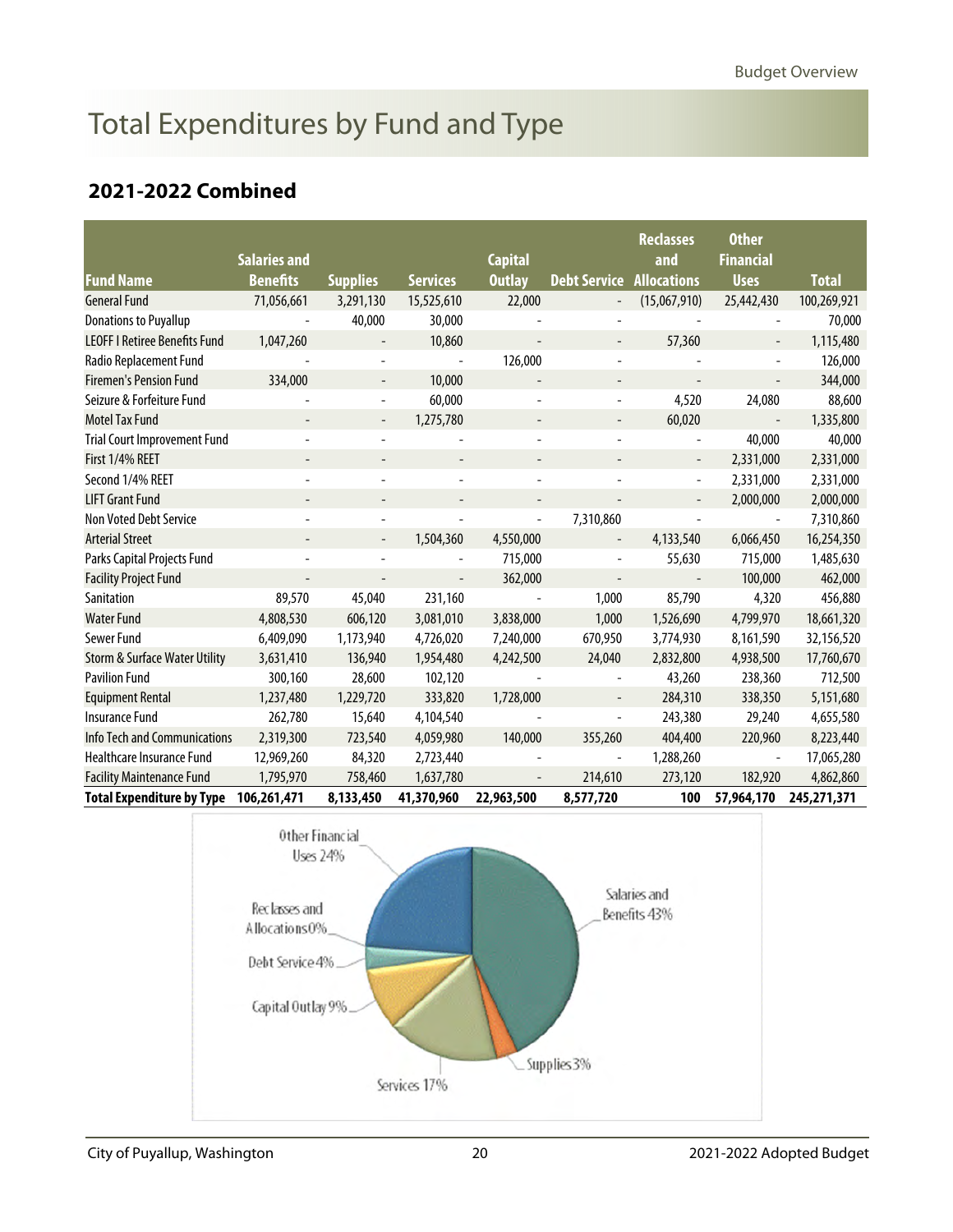# <span id="page-7-0"></span>Total Expenditures by Fund & Department

### **Total Expenditures by Fund Classification and Department**

|                                  |                          | <b>Special</b>                 |                                     |                                        |                                   |                                         |              |
|----------------------------------|--------------------------|--------------------------------|-------------------------------------|----------------------------------------|-----------------------------------|-----------------------------------------|--------------|
| <b>Department</b>                | <b>General Fund</b>      | <b>Revenue</b><br><b>Funds</b> | <b>Debt Service</b><br><b>Funds</b> | <b>Capital Project</b><br><b>Funds</b> | <b>Enterprise</b><br><b>Funds</b> | <b>Internal</b><br><b>Service Funds</b> | <b>Total</b> |
| <b>City Council</b>              | 453,120                  |                                |                                     |                                        |                                   |                                         | 453,120      |
| <b>City Clerk</b>                | 790,980                  |                                |                                     |                                        |                                   |                                         | 790,980      |
| <b>City Manager</b>              | 1,689,400                |                                |                                     |                                        |                                   |                                         | 1,689,400    |
| <b>Development Services</b>      | 8,074,890                |                                |                                     |                                        |                                   |                                         | 8,074,890    |
| <b>Finance</b>                   | 1,532,400                | $\overline{\phantom{a}}$       |                                     |                                        | 100                               |                                         | 1,532,500    |
| <b>Human Resources</b>           | 925,670                  | $\overline{a}$                 | $\overline{a}$                      | $\overline{a}$                         | $\overline{\phantom{a}}$          | 17,162,880                              | 18,088,550   |
| <b>Information Technology</b>    | $\overline{\phantom{a}}$ | $\overline{\phantom{a}}$       | $\overline{\phantom{m}}$            | $\overline{\phantom{a}}$               | $\overline{\phantom{a}}$          | 8,223,440                               | 8,223,440    |
| Legal                            | 2,729,428                |                                | $\qquad \qquad -$                   | $\overline{\phantom{m}}$               |                                   | 4,557,980                               | 7,287,408    |
| Library                          | 6,006,310                |                                |                                     |                                        |                                   |                                         | 6,006,310    |
| <b>Municipal Court</b>           | 4,420,741                | 40,000                         |                                     |                                        |                                   |                                         | 4,460,741    |
| Non Department                   | 12,475,740               | 7,997,800                      |                                     | 462,000                                |                                   |                                         | 20,935,540   |
| Non-Voted Debt                   |                          | $\overline{a}$                 | 7,310,860                           |                                        |                                   |                                         | 7,310,860    |
| Parks & Recreation               | 12,559,982               |                                |                                     | 1,485,630                              | 712,500                           | 4,375,130                               | 19,133,242   |
| Police                           | 44,668,720               | 88,600                         |                                     |                                        |                                   |                                         | 44,757,320   |
| <b>Public Works</b>              | 5,598,020                |                                |                                     | 16,254,350                             | 69,035,290                        | 5,639,410                               | 96,527,070   |
| <b>Total Expenditure by Dept</b> | 101,925,401              | 8,126,400                      | 7,310,860                           | 18,201,980                             | 69,747,890                        | 39,958,840                              | 245,271,371  |

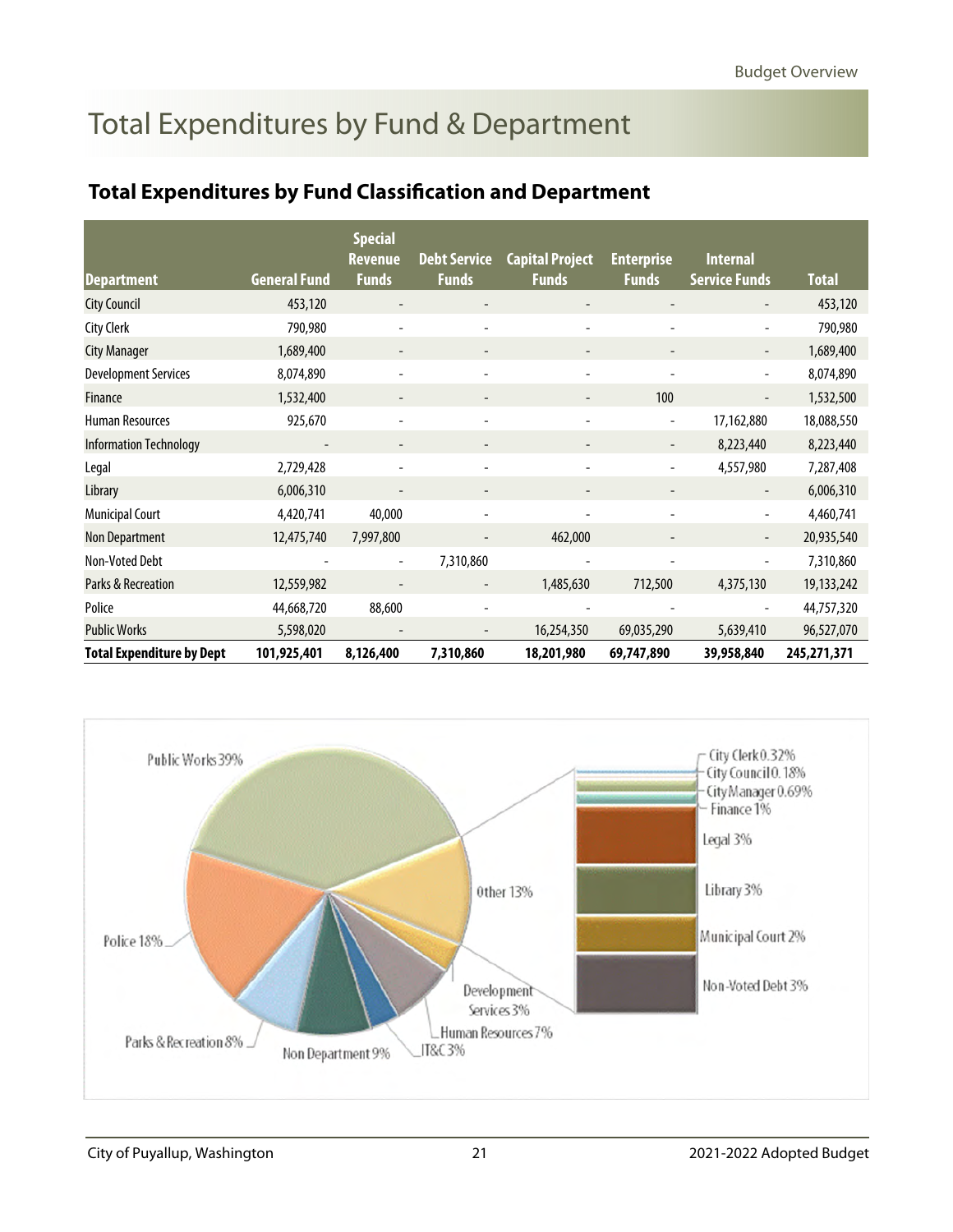## <span id="page-8-0"></span>Fund Balance

### **Fund Balance Summary**

Fund balances, also called cash balances, indicate the relative liquidity of each fund. Maintaining appropriate balances is important to guard against unanticipated events that would adversely affect the financial condition of the City and jeopardize the continuation of necessary public services. Credit rating agencies monitor fund balance levels and strongly consider unrestricted fund balance when determining a local government's creditworthiness.

The table **2021 Budgeted Ending Balances Available for General Governmental Use** on the next page outlines those fund balances that would be available for general governmental use in the event of unanticipated financial stress. Balances from other governmental funds, deferred capital spending and governmental share of internal service funds all provide additional flexibility and liquidity if necessary.

The City of Puyallup has a target General Fund reserve of 8 to 15% of operating revenues. The 2021 year end General Fund cash balance is expected to be 10%. Because 2020 anticipated revenue losses are fully mitigated through expenditure reductions, reserves are expected to remain intact. Projected ending cash balances in the combined general government funds total 30.7%, which provides sufficient funds for normal seasonal cash flow and emergency needs. The plan is to continue to increase the cash balance through adherence to the Budget Stability policy

#### **Governmental Fund Balances:**

Balances in the governmental funds could be diverted to appropriate general fund usages. The Street fund balance could be used for street maintenance activities and the Parks Capital Improvement fund balances could be diverted to Parks Maintenance activities. The Facility Projects ending balance is essentially an excess of general fund transfers and could be diverted to any legal use. Additionally, the LIFT grant balance could be used for street repairs with the Revenue Development Area. The balances in the Real Estate Excise tax funds and the Debt Service funds could be applied toward appropriate uses, reducing the need for general fund transfers.

#### **Internal Service Funds:**

Internal Service funds are used to provide resources for significant ongoing needs for vehicle, computer and radio replacements, as well as facility repairs. These funds also provide another layer of cushion during periods of severe financial stress. However, because these funds also service our enterprise funds—utilities and Pavilion—only a portion can be used for governmental purposes. The percentages are: Equipment Rental 60%, Information Technology, Communications and Facility Maintenance 90%.

#### **Deferral of 2021 Capital:**

Finally, if an urgent need became apparent early enough in the year, nearly \$4.1 million of planned 2021 capital expenditures could be deferred.

Combining these balances and deferral of capital, the maximum available for general governmental needs in extreme cases is 41.8% of the general fund operating revenue.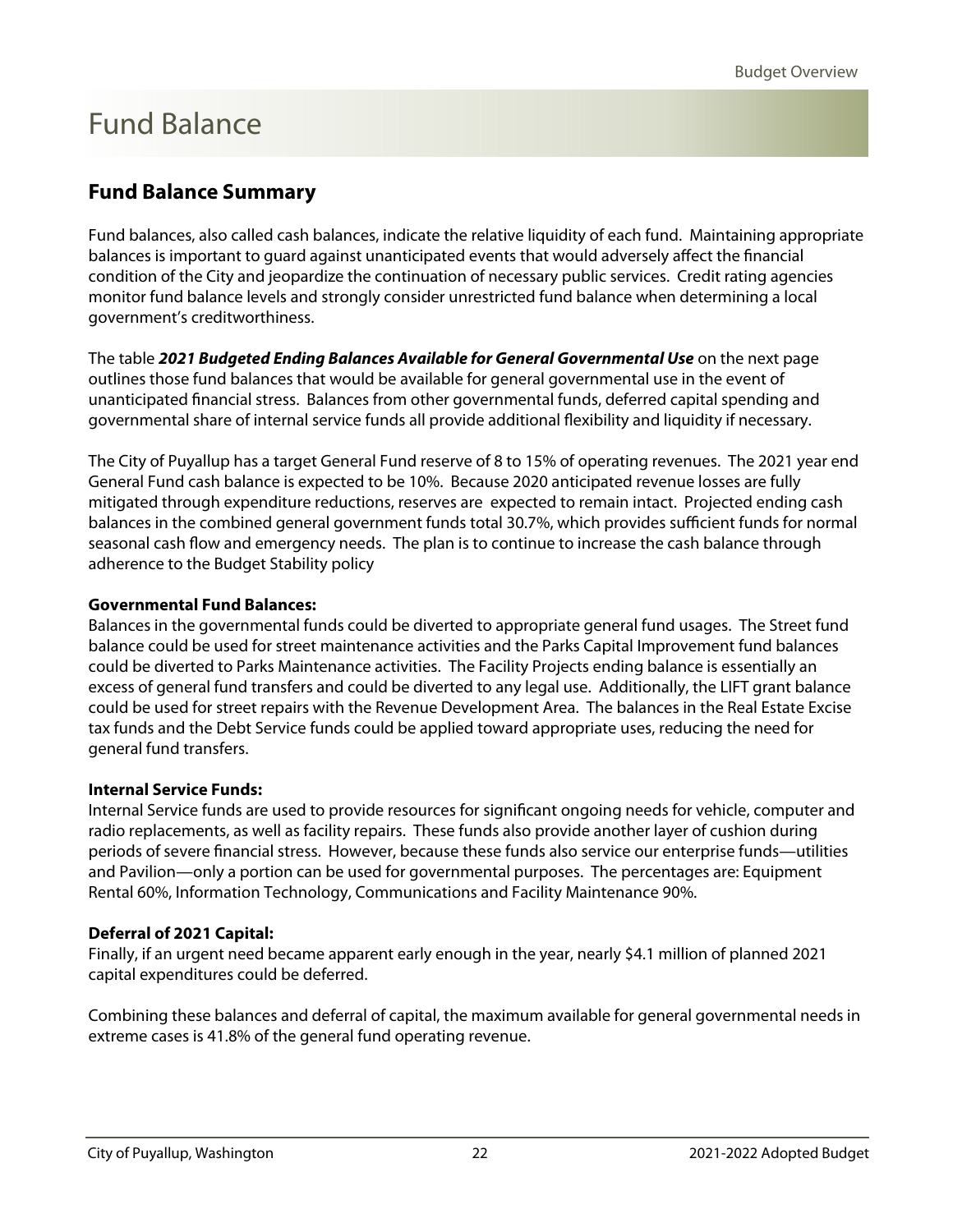## Fund Balance

|                                        | 2021 Budget |     | <b>Available</b> | <b>Unavailable</b> |
|----------------------------------------|-------------|-----|------------------|--------------------|
|                                        |             |     |                  |                    |
| <b>Governmental Funds</b>              |             |     |                  |                    |
| <b>General Fund</b>                    | 8,729,367   |     | 8,729,367        |                    |
| Seizure & Forfeiture Fund              | 66,442      |     |                  | 66,442             |
| Motel Tax Fund                         | 1,147,029   |     |                  | 1,147,029          |
| <b>Trial Court Improvement Fund</b>    | 9,519       |     |                  | 9,519              |
| <b>LIFT Grant Fund</b>                 | 1,120,361   |     | 1,120,361        |                    |
| <b>Real Estate Excise Tax</b>          | 784,361     |     | 784,361          |                    |
| Debt Service Funds                     | 277,459     |     | 277,459          |                    |
| <b>Street Fund</b>                     | 1,687,642   |     | 1,687,642        |                    |
| Parks Capital Fund                     | 934,410     |     | 934,410          |                    |
| <b>Facility Capital Fund</b>           | 1,681,528   |     | 1,681,528        |                    |
| <b>Subtotal Governmental Funds</b>     | 16,438,118  |     | 15,215,128       | 1,222,990          |
|                                        |             |     |                  |                    |
| <b>Internal Service Funds</b>          |             |     |                  |                    |
| <b>Equipment Rental</b>                | 1,443,252   | 60% | 865,951          | 577,301            |
| Information Tech and Comm.             | 464,562     | 90% | 418,106          | 46,456             |
| <b>Facility Maintenance</b>            | 114,551     | 90% | 103,096          | 11,455             |
| <b>Subtotal Internal Service Funds</b> | 2,022,365   |     | 1,387,153        | 635,212            |
| Deferral of 2021-2022 Capital          |             |     |                  |                    |
| General fund capital outlay            | 63,000      |     | 63,000           |                    |
| Street projects                        | 2,805,000   |     | 2,805,000        |                    |
| Parks Capital Improvement              | 505,000     |     | 505,000          |                    |
| <b>Equipment Rental Capital</b>        | 864,000     | 60% | 518,400          | 345,600            |
| <b>Facilities Projects</b>             | 362,000     | 60% | 217,200          | 144,800            |
| <b>Subtotal Capital Deferral</b>       | 4,599,000   |     | 4,108,600        | 490,400            |
| <b>Total General Governmental</b>      | 23,059,483  |     | 20,710,881       | 2,348,602          |
|                                        |             |     |                  |                    |
| Maximum funds available as a           |             |     |                  |                    |
| % of General Fund Revenues             |             |     | 41.8%            |                    |
| <b>General Fund Operating Revenues</b> |             |     | 49,544,490       |                    |

### **2021 Budgeted Ending Balances Available for General Governmental Use**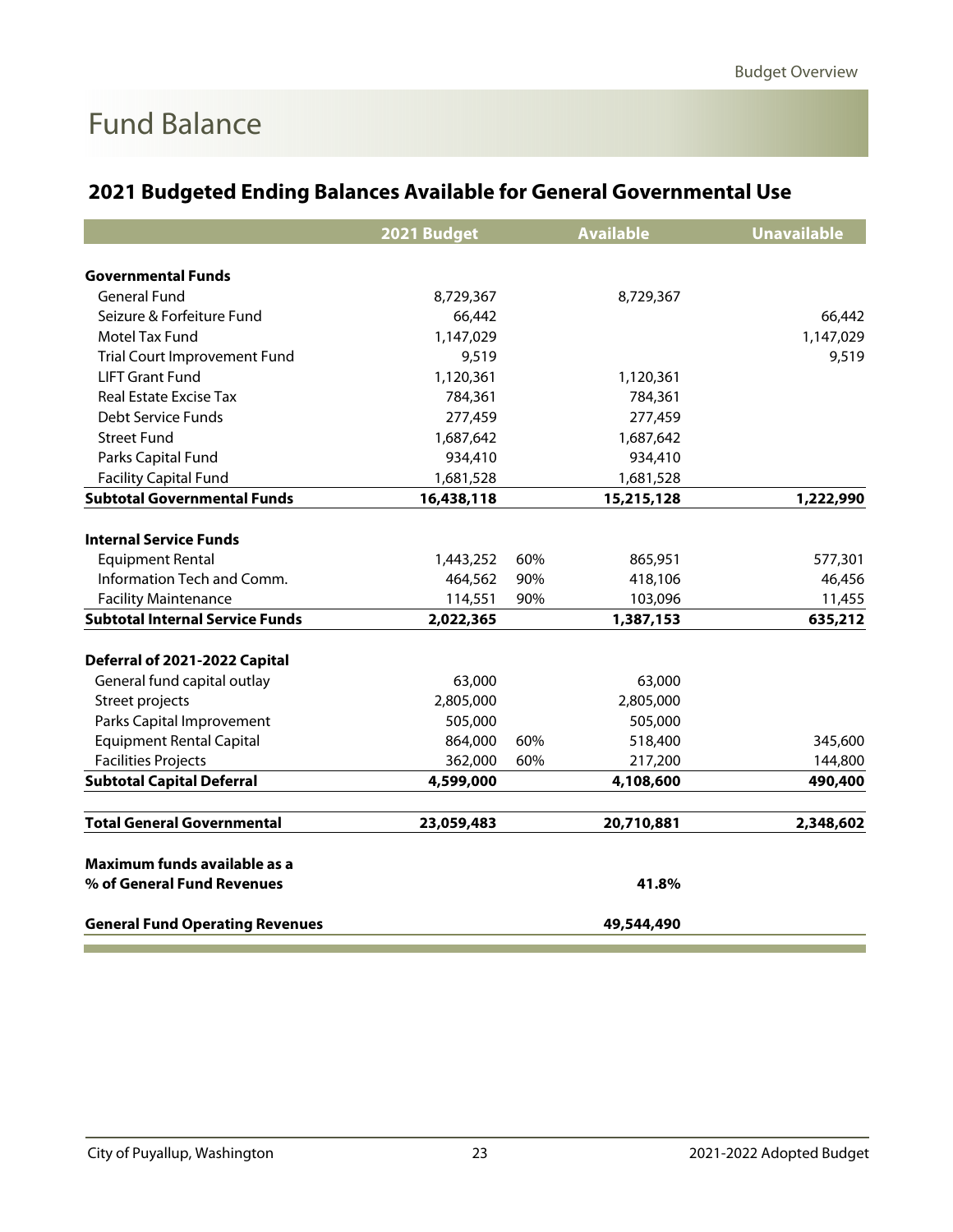# <span id="page-10-0"></span>**Staffing**

Several position changes and re-organizations have taken place since adoption of the 2020 budget. These changes and additions for 2021-22 are shown in the **Position Changes** table below. The **Staffing by Department** chart and table on the following page contain additional details.

#### **Position Changes**

| <b>Position</b>                           | <b>Department</b>             | 2020           | 2021           | 2022           |
|-------------------------------------------|-------------------------------|----------------|----------------|----------------|
|                                           |                               | <b>Changes</b> | <b>Changes</b> | <b>Changes</b> |
| <b>Assistant City Manager</b>             | <b>City Manager's Office</b>  | $-1.00$        |                |                |
| Performance Management Analyst            | <b>City Manager's Office</b>  | 1.00           |                |                |
| Deputy City Clerk                         | City Clerk's Office           | $-1.00$        |                |                |
| <b>Public Records Specialist</b>          | City Clerk's Office           | 1.00           |                |                |
| <b>Crime Prevention Coordinator</b>       | Police                        | $-1.00$        |                |                |
| <b>Community Engagement Coordinator</b>   | Police                        | 1.00           |                |                |
| <b>Senior Planner</b>                     | <b>Development Services</b>   | $-1.00$        |                |                |
| Planning Manager                          | Development & Permitting Svcs | 1.00           |                |                |
| <b>Assistant City Engineer</b>            | Engineering                   | $-1.00$        |                |                |
| Development Engineering Manager           | Development & Permitting Svcs | 1.00           |                |                |
| <b>Development Services Director</b>      | <b>Development Services</b>   | $-1.00$        |                |                |
| Director of Development & Permitting Svcs | Development & Permitting Svcs | 1.00           |                |                |
| Parks Supervisor                          | Parks & Recreation            | $-1.00$        |                |                |
| Parks & Facilities Supervisor             | Parks & Recreation            | 1.00           |                |                |
| <b>Facilities Supervisor</b>              | <b>Facilities</b>             | $-1.00$        |                |                |
| <b>Associate City Attorney</b>            | Legal                         |                |                | 1.00           |
| <b>Community Court Case Manager</b>       | <b>Municipal Court</b>        |                | 0.75           |                |
| Court Clerk                               | <b>Municipal Court</b>        |                |                | 1.00           |
| Maintenance Worker II (Cemetery)          | Parks & Recreation            |                |                | 1.00           |
| <b>Total FTE Changes</b>                  |                               | $-1.00$        | 0.75           | 3.00           |
| 2020 Adopted Budget FTE                   |                               | 307.35         |                |                |
| <b>2020 Budgeted FTE After Changes</b>    |                               | 306.35         |                |                |
| 2021 Adopted FTE                          |                               |                | 307.10         |                |
| 2022 Adopted FTE                          |                               |                |                | 310.10         |

#### **2020 Changes:**

- **-** Reclassifications included Assistant City Manager to Performance Management Analyst, Deputy City Clerk to Public Records Specialist, Senior Planner to Planning Manager and Assistant City Engineer to Development Engineering Manager.
- **-** The Development Services Department was renamed Development & Permitting Services and the Development Services Director retitled Director of Development and Permitting Services.
- Office of the City Engineer was reorganized and absorbed by Public Works and Development & Permitting Services (DPS). The Capital Engineering group, including the City Engineer was moved to Public Works and the Development Engineering group moved to DPS.
- **-** Facilities was moved from Public Works to Parks and the Facilities Supervisor position was eliminated. Parks Supervisor was reclassified to Parks & Facilities Supervisor.

Details regarding the new positions for 2021-22 can be found under General Fund Expenditures.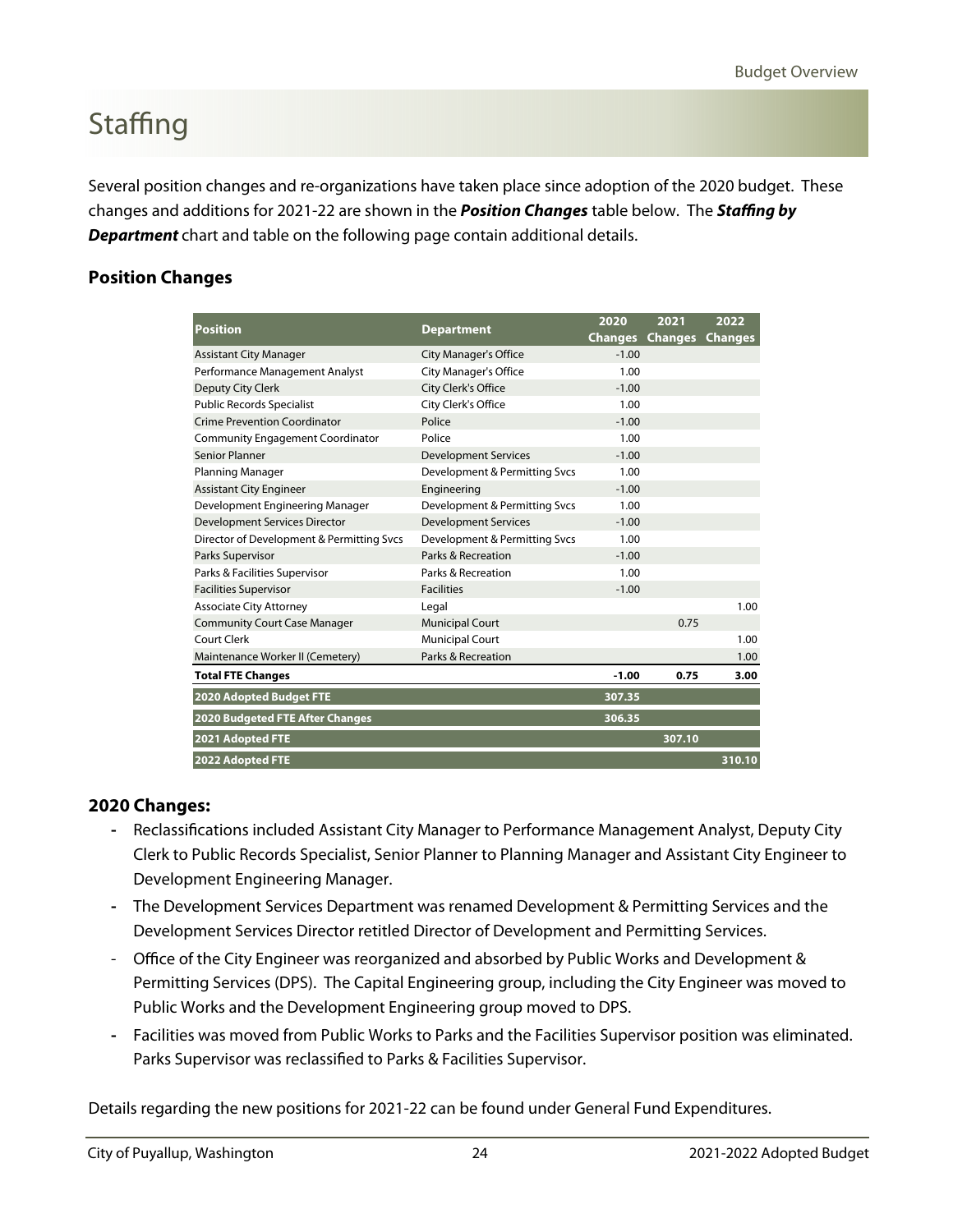# **Staffing**

### **Staffing by Department**

|                                          | 2018       | 2019       | 2020       | 2020            | 2021                          | 2021           | 2022       | 2022    |
|------------------------------------------|------------|------------|------------|-----------------|-------------------------------|----------------|------------|---------|
|                                          | Authorized | Authorized | Authorized | <b>Increase</b> | <i><u><b>Increase</b></u></i> | <b>Adopted</b> | Increase   | Adopted |
| <b>Department</b>                        | <b>FTE</b> | FTE        | <b>FTE</b> | (Decrease)      | (Decrease)                    | FTE            | (Decrease) | FTE     |
| <b>City Council</b>                      | 7.000      | 7.000      | 7.000      |                 |                               | 7.000          |            | 7.000   |
| <b>City Clerk</b>                        | 4.000      | 4.000      | 4.000      |                 |                               | 4.000          |            | 4.000   |
| City Manager's Office                    | 5.500      | 5.500      | 6.500      |                 |                               | 6.500          |            | 6.500   |
| <b>Development &amp; Permitting Svcs</b> | 17.000     | 18.000     | 19.000     | 13.000          |                               | 32.000         |            | 32.000  |
| Office of the City Engineer              | 23.000     | 23.000     | 23.000     | (23.000)        |                               |                |            |         |
| <b>Finance</b>                           | 13.000     | 13.000     | 13.000     |                 |                               | 13.000         |            | 13.000  |
| <b>Human Resources</b>                   | 4.000      | 4.000      | 3.000      |                 |                               | 3.000          |            | 3.000   |
| <b>Information Technology</b>            | 8.000      | 8.000      | 8.000      |                 |                               | 8.000          |            | 8.000   |
| Legal                                    | 8.000      | 8.000      | 8.000      |                 |                               | 8.000          | 1.000      | 9.000   |
| Library                                  | 16.725     | 16.725     | 16.725     |                 |                               | 16.725         |            | 16.725  |
| <b>Municipal Court</b>                   | 10.875     | 10.875     | 10.875     |                 | 0.750                         | 11.625         | 1.000      | 12.625  |
| Parks & Recreation                       | 19.000     | 20.750     | 20.750     | 8.000           |                               | 28.750         | 1.000      | 29.750  |
| Police                                   | 84.000     | 90.000     | 94.000     |                 |                               | 94.000         |            | 94.000  |
| <b>Public Works</b>                      | 73.500     | 73.500     | 73.500     | 1.000           |                               | 74.500         |            | 74.500  |
| <b>TOTAL STAFFING</b>                    | 293.600    | 302.350    | 307.350    | (1.000)         | 0.750                         | 307.100        | 3.000      | 310.100 |
| FTE Inc (Dec) from prior year            | 9.000      | 8.750      | 5.000      |                 |                               | (0.250)        |            | 3.000   |
| FTE % change from prior year             | 3.2%       | 3.0%       | 1.7%       |                 |                               | $-0.1%$        |            | 1.0%    |



City of Puyallup, Washington 25 2021-2022 Adopted Budget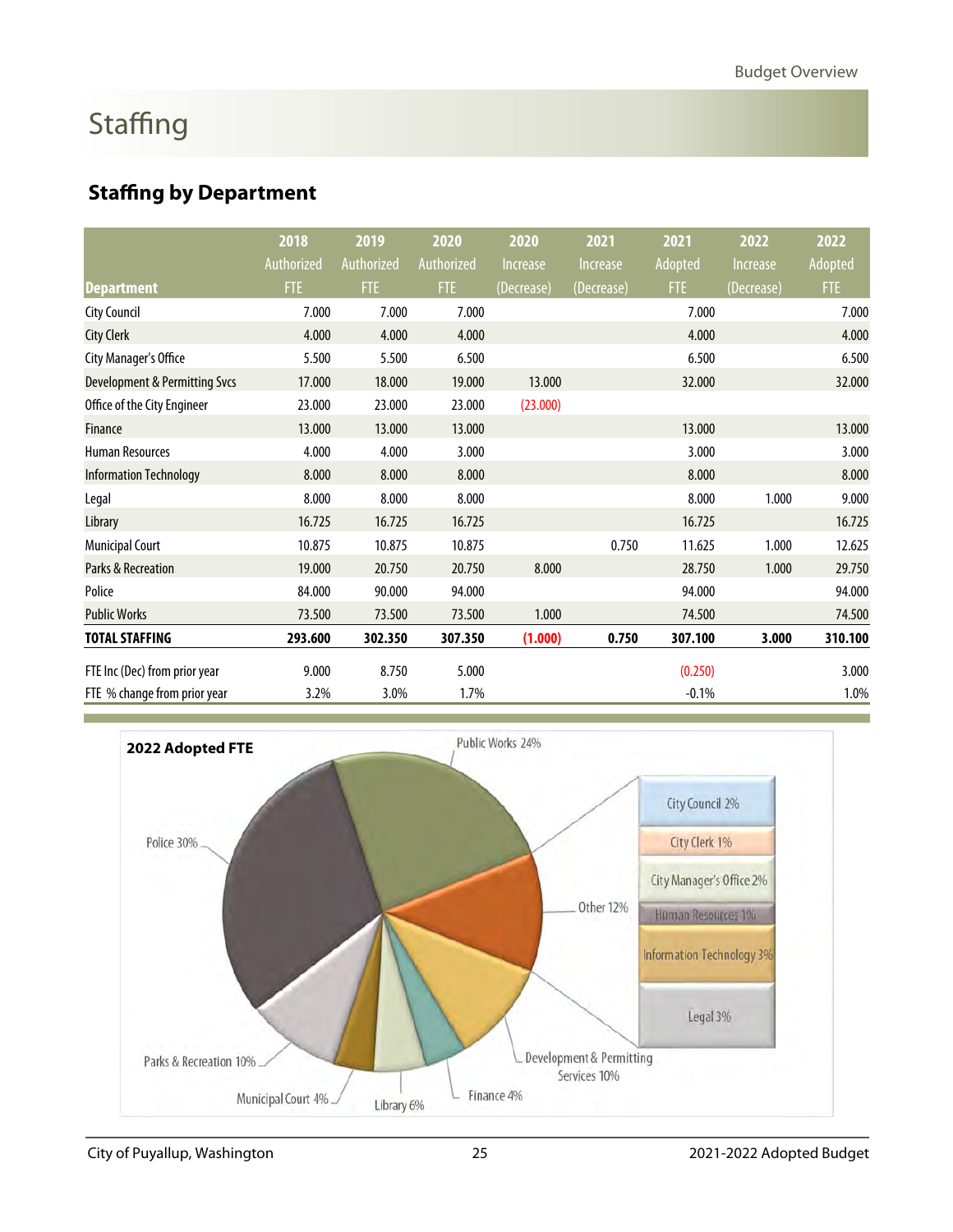# **Staffing**

The **FTEs per 1,000 Population** chart below shows the total number of FTEs and the number of FTEs per 1,000 population for the last five years. The number of FTEs related to population have remained fairly consistent, decreasing slightly to 7.1 in 2021.

#### **FTEs per 1,000 Population**



|                      | 2017   | 2018   | 2019   | 2020   | 2021   | 2022   |
|----------------------|--------|--------|--------|--------|--------|--------|
| <b>FTE Positions</b> | 284.6  | 293.6  | 302.4  | 307.4  | 307.1  | 310.1  |
| Population           | 40.500 | 41,100 | 41,570 | 42,700 | 43,127 | 43,558 |
| FTEs per 1,000 Pop   | 7.0    | 7.1    | 7.3    | 7.2    | 7.1    | 7.1    |

Populations are based on state official estimates.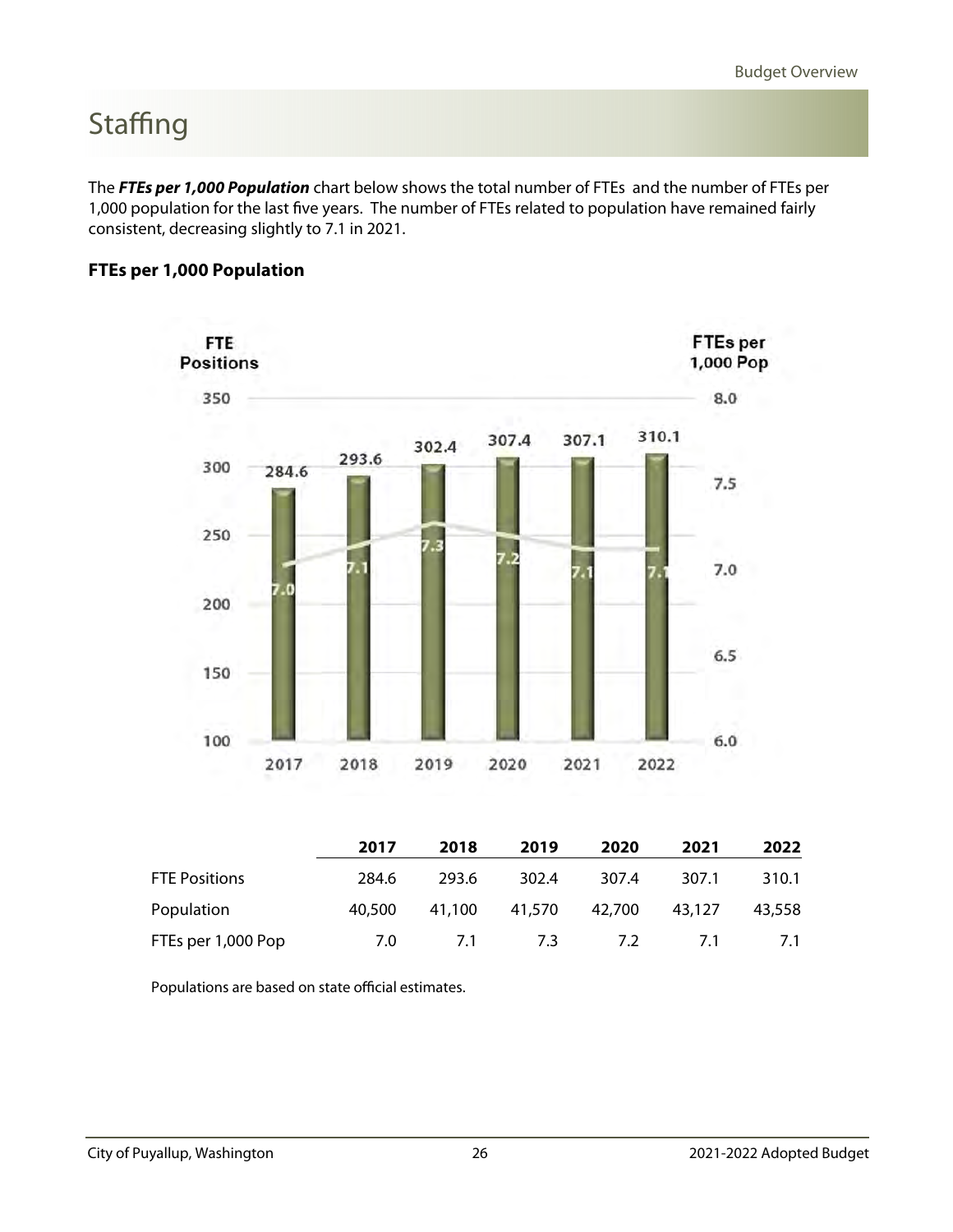### <span id="page-13-0"></span>Major Taxes

#### **Property Tax**

The City of Puyallup receives only 12% of the total amount of property tax paid by residents and commercial property owners. The **Property Tax Distribution** chart below shows the 2020 property tax distribution among the jurisdictions that levy the tax. Details regarding the 2021 and estimated 2022 levies can be found in the General Fund Revenues section.

### Central Pierce Fire Pierce County 12.3% 8.7% City 11.2% Central PS RTA  $1.7%$ Other 4.2% Port of Tacoma 1,5% **Flood Control Dist**  $0.9%$ Schools 63.6%

#### **Property Tax Distribution—2021 Levy Rates**

\* Excludes fire benefit charges, which are about \$195 per typical 2,000 square foot residence.

 **Total** Levy Rate: \$11.31 per \$1,000 assessed valuation  **Total** Tax on \$350,000 home: \$3,960

 **City** Levy Rate: \$1.27 per \$1,000 assessed valuation **City** Tax on \$350,000 home: \$445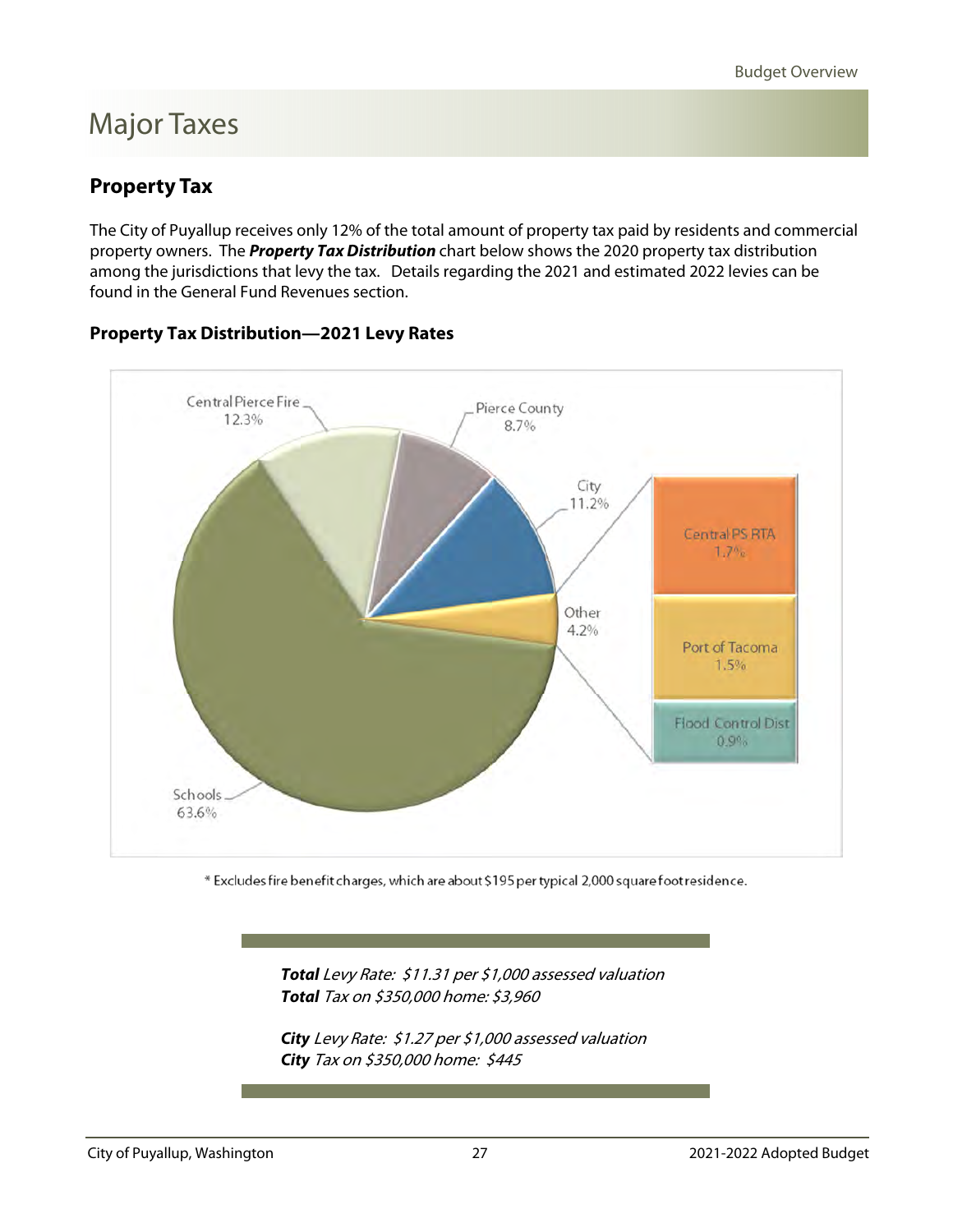### <span id="page-14-0"></span>Major Taxes

### **Sales Tax**

The City of Puyallup has levied both one-half cent sales tax options, for an initial distribution of 1%. The 1% is reduced by Pierce County's share of .15%, leaving the City .85%. It is further reduced by a .01% Washington State Department of Revenue (DOR) administrative fee, for a final distribution of .84%.

The current Sales & Use Tax rate within the City of Puyallup is 9.9% and is distributed as shown in the **Sales Tax Distribution** chart below.

#### **Sales Tax Distribution**



**Lodging Tax:** In addition, the City collects lodging tax, also called the hotel-motel tax. It is a consumer tax on lodging for periods of less than 30 consecutive days for hotels, motels, rooming houses, campgrounds, RV parks and similar facilities. These monies must be used to increase tourism and can be awarded to nonprofits, tourism organizations and to the City for activities associated with tourism facilities and promotion.

All prospective lodging tax recipients must go through an application process. The Lodging Tax Advisory Committee is tasked with reviewing those applications and making funding recommendations to the City Council for consideration during the regular budget process.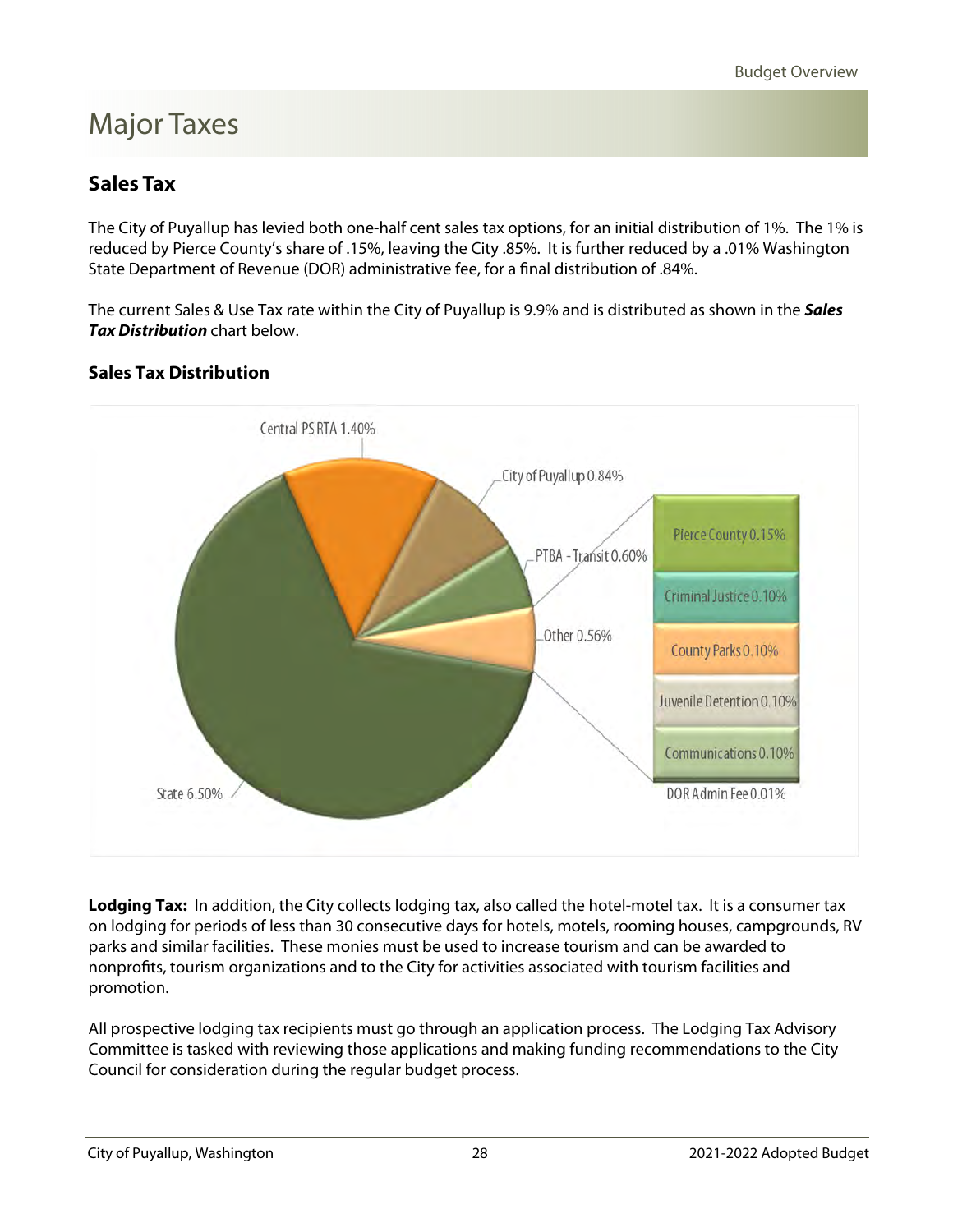#### <span id="page-15-0"></span>**General Fund—Revenues**

The Budget Stability Policy outlines a very conservative methodology to estimate of the revenues that fund the City's core operating programs, which is intended to ensure sustainability of these important services.

For most revenues, the 2021 budget amount is the lesser of 2018 or 2019 actual revenues and is sufficiently conservative to be reasonable next year, even in the COVID-19 economic environment. Two exceptions for 2021 are sales tax and development engineering fees, which are both heavily influenced by the economy. Sales tax has been reduced from the normal calculations per the budget stability policy by 8% and development engineering fees by 15%, for a total reduction from policy of approximately \$680,000.

Revenues for 2022 differ from the typical budget stability policy calculations, but are still consistent with the overall conservative intent of the policy. Sales tax is the 2021 amount, plus 3%. Economy-resilient revenues, such as utility tax, state shared revenues and court fines, are a 2% increase over the 2021. All other revenues are the same as 2021. The 2022 revenue projections will be re-evaluated during the mid-biennium review process and modified as needed to conform with the budget stability policy and economic conditions.

Taxes are the primary source of funding for the General Fund, totaling nearly \$79.2 million for the biennium or 79% of total sources. The **General Fund Revenue Summary** table below and chart on the next page provide additional detail by funding classification.

|                              | 2019          | 2020              | 2020           | 2021          | 2022          |             | 2020 vs 2021 |
|------------------------------|---------------|-------------------|----------------|---------------|---------------|-------------|--------------|
|                              | <b>Actual</b> | <b>Adj Budget</b> | <b>Prel YE</b> | <b>Budget</b> | <b>Budget</b> | \$ Change   | % Change     |
| <b>Property Taxes</b>        | 8,955,946     | 9,178,350         | 9,221,862      | 9,370,130     | 9,563,830     | 191,780     | 2.1%         |
| Sales Taxes                  | 24,306,820    | 23,445,440        | 23,521,752     | 24,495,870    | 25,230,300    | 1,050,430   | 4.5          |
| <b>Interfund Taxes</b>       | 1,891,633     | 1,832,020         | 1,960,452      | 1,836,610     | 1,873,330     | 4,590       | 0.3          |
| <b>Business Taxes</b>        | 3,358,101     | 3,152,970         | 2,160,004      | 3,216,560     | 3,275,890     | 63,590      | 2.0          |
| <b>Other Taxes</b>           | 193,339       | 136,660           | 89,809         | 154,070       | 154,070       | 17,410      | 12.7         |
| <b>Licenses and Permits</b>  | 1,914,832     | 1,993,080         | 2,078,241      | 1,888,360     | 1,888,360     | (104, 720)  | $-5.3$       |
| Intergovernmental Revenue    | 2,213,820     | 4,353,339         | 4,258,609      | 1,666,270     | 1,702,680     | (2,687,069) | $-61.7$      |
| <b>Charges for Services</b>  | 3,508,792     | 3,461,498         | 2,435,741      | 3,024,770     | 3,024,770     | (436, 728)  | $-12.6$      |
| <b>Fines and Forfeitures</b> | 3,596,742     | 3,478,800         | 2,970,587      | 3,414,410     | 3,499,770     | (64, 390)   | $-1.9$       |
| Miscellaneous Revenue        | 676,365       | 1,442,110         | 533,679        | 477,440       | 484,650       | (964, 670)  | $-66.9$      |
| Transfers In                 | 235,474       | 137,750           | 153,413        | 20,000        | 20,000        | (117,750)   | $-85.5$      |
| <b>Total Revenues</b>        | 50,851,865    | 52,612,017        | 49,384,148     | 49,564,490    | 50,717,650    | (3,047,527) | (5.79) %     |

#### **General Fund Revenue Summary**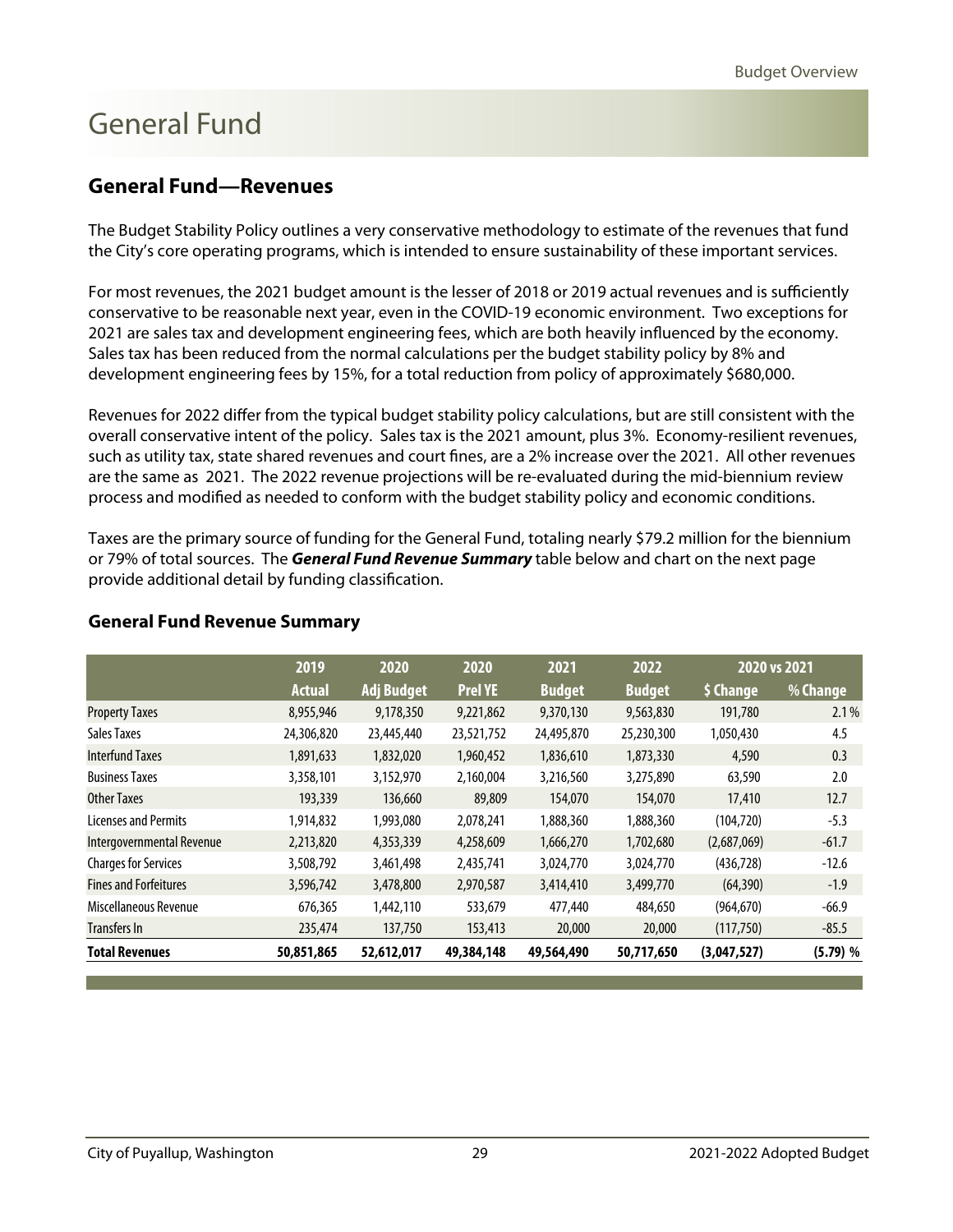#### **General Fund Revenue Summary**



#### **Annual Change in Revenues**

The following **Percent Change in General Fund Revenues** chart compares the total revenue collected in one year to the total revenue collected in the previous year. Overall, the growth year-to-year has been the result of the strong construction and development environment the City has enjoyed over the last several years. The large increase in 2015 also includes \$1.25 million of one-time monies collected on the sale of capital assets.

2020 year-end estimates indicate a 2.9% reduction as compared to 2019 revenues, reflecting losses as a result of the COVID-19 pandemic.

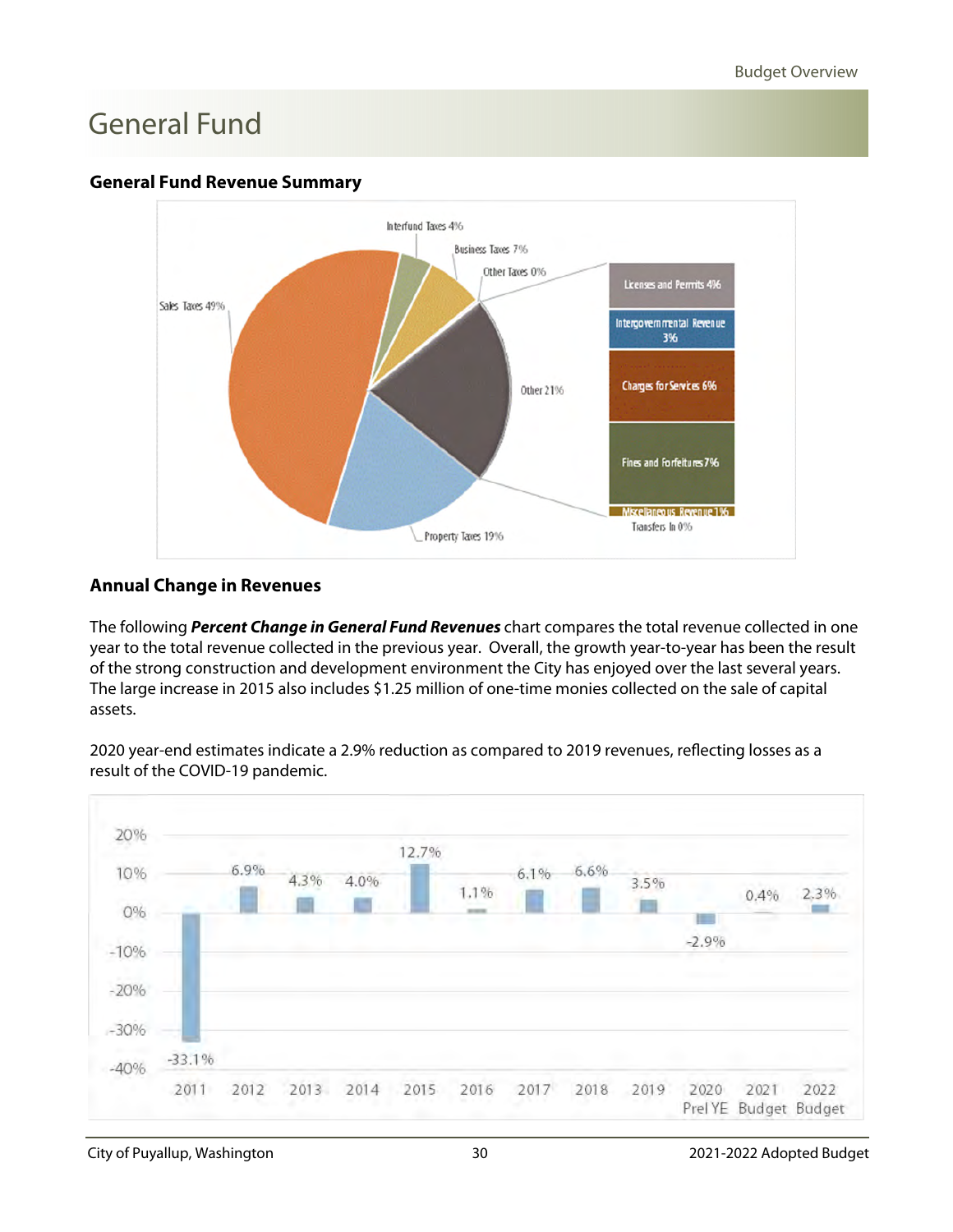### **Property Tax Levy**

The 2021 property tax levy is \$9,375,923, which is an increase of \$129,963 or 1.4% over last year's levy. The increase estimates the value of new construction the will be automatically added by Pierce County. The additional 1% increase allowable by statute as been intentionally omitted from the adopted budget. The resulting regular levy rate is estimated at \$1.26 per thousand assessed value. Although estimates for 2022 are included in the biennial budget, the actual levy will be determined next year, during the mid-biennium review process.

The **Property Tax AV & Rates** table below provides a comparison of 2019 and 2020, with estimates for 2021 and 2022. The actual increase or decrease in each taxpayer's individual property taxes will depend primarily on how much their property value changed in relation to the citywide average.

#### **Property Tax AV & Rates**

| <b>City of Puyallup Share Only</b>         | 2019          | 2020          | 2021      | <b>2022 Est</b>             |
|--------------------------------------------|---------------|---------------|-----------|-----------------------------|
| Assessed Valuation (A)                     | 6,261,273,631 | 6,928,321,607 |           | 7,385,296,569 7,782,755,080 |
| General Levy Rate                          | \$1.43236     | \$1.33368     | \$1.26954 | \$1.22885                   |
| Library Bond Levy Rate                     | \$0.11201     |               |           |                             |
| Median Value Home (B)                      | \$327,026     | \$347,277     | \$375,367 | \$394,135                   |
| <b>Estimated Cost on Median Value Home</b> | \$505         | \$463         | \$477     | \$484                       |
|                                            |               |               |           |                             |

(A) 2021 assessed valuation per Pierce County Assessor's Office. 2022 is estimated to grow by 5%.

(B) 2019-2021 median value home per information published on the Pierce County Assessor's Office website. 2022 is estimated to increase by 5%.

#### **Budget Stability Reserves and Tier 3 Allocation**

Per the Budget Stability Policy, the Tier 3 allocation for one-time spending is measured by the increase in the year-end cash balance as compared to the budgeted year-end cash balance. One-third is allocated to increasing the ending cash balance each year until the Council target of 15% is achieved. The remainder prefunds the next year's capital improvement plan.

The 2020 adjusted budget reflects a expected General Fund ending balance of about \$4.8 million. Actual ending cash is estimated to be \$4.9 million, based on information available at budget adoption, indicating there will not be any Tier 3 monies available for 2021. This is a direct result of the COVID-19 pandemic on General Fund revenues.

Current projections show revenue losses of approximately \$4 million. These losses are fully mitigated through reduced personnel costs (hiring freeze and employee furloughs) and discretionary spending by departments, elimination of the budgeted allocation for fleet and IT replacement equipment and a reduction of monies available for street capital projects. General Fund reserves are expected to remain intact.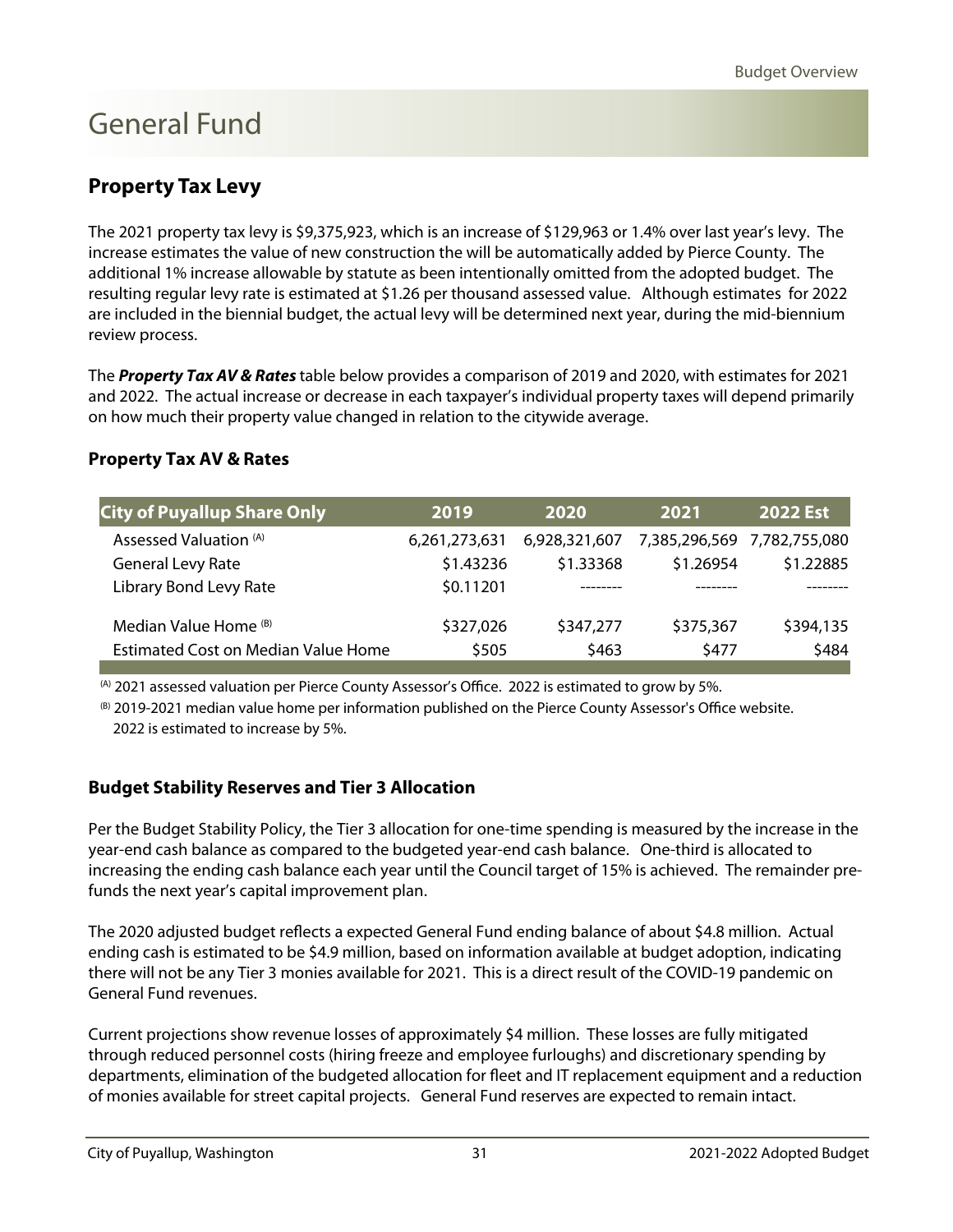#### <span id="page-18-0"></span>**General Fund—Expenditures**

The baseline expenditure budgets incorporate the following factors:

- **-** Salaries: Non-union member COLA's for 2021 are based on the 1.8% CPI-U 2020 first half year index for Seattle-Tacoma-Bellevue. Bargaining unit member increases are per collective bargaining unit agreement. Also includes normal progression through the City's compensation plan.
- **-** Benefits: Includes a 3% increase for medical benefits in 2022.
- **-** Targeted increases to utilities, leases and other contractual line items based on expected costs.
- **-** 2020 one-time budgets are eliminated.

As shown in the **General Fund Expenditures by Uses** table below, 2021 General Fund expenditures are budgeted at \$49.7 million, which is \$3 million or 10.1% less than 2020, due to reduced transfers to other funds. Expenditures for 2022 total \$50.5 million and reflects a 1.6% increase over 2021. Totals for both years includes baseline adjustments as noted above and additions recommended by the City Manager, which are outlined later in this section.

#### **General Fund Expenditures by Uses**

|                                         | 2019          | 2020              |                | 2021<br>2020  |               |             | 2020 vs 2021 |  |
|-----------------------------------------|---------------|-------------------|----------------|---------------|---------------|-------------|--------------|--|
|                                         | <b>Actual</b> | <b>Adj Budget</b> | <b>Prel YE</b> | <b>Budget</b> | <b>Budget</b> | \$ Change   | % Change     |  |
| <b>Reclasses &amp; Cost Allocations</b> | (7,835,612)   | (8,246,445)       | (7, 105, 947)  | (7,439,190)   | (7,628,720)   | 807,255     | $-9.8%$      |  |
| Salaries & Wages                        | 21,728,943    | 22,907,114        | 21,049,669     | 23,382,960    | 24,268,531    | 475,846     | 2.1          |  |
| <b>Personnel Benefits</b>               | 10,172,136    | 11,265,726        | 10,413,453     | 11,466,880    | 11,938,290    | 199,654     | 1.8          |  |
| <b>Supplies</b>                         | 1,634,006     | 2,317,207         | 1,582,598      | 1,640,830     | 1,650,300     | (676, 377)  | $-29.2$      |  |
| <b>Services</b>                         | 7,227,541     | 9,687,475         | 7,315,020      | 7,747,860     | 7,777,750     | (1,939,615) | $-20.0$      |  |
| Capital Outlay                          | 149,424       | 195,640           | 34,360         | 22,000        | ٠             | (173, 640)  | $-88.8$      |  |
| <b>Other Financial Uses</b>             | 17,444,379    | 17,199,780        | 15,749,334     | 12,909,490    | 12,532,940    | (4,290,290) | $-24.9$      |  |
| <b>Total Expenditures</b>               | 50,520,817    | 55,327,997        | 49,038,487     | 49,730,830    | 50,539,091    | (3,021,616) | (10.1) %     |  |

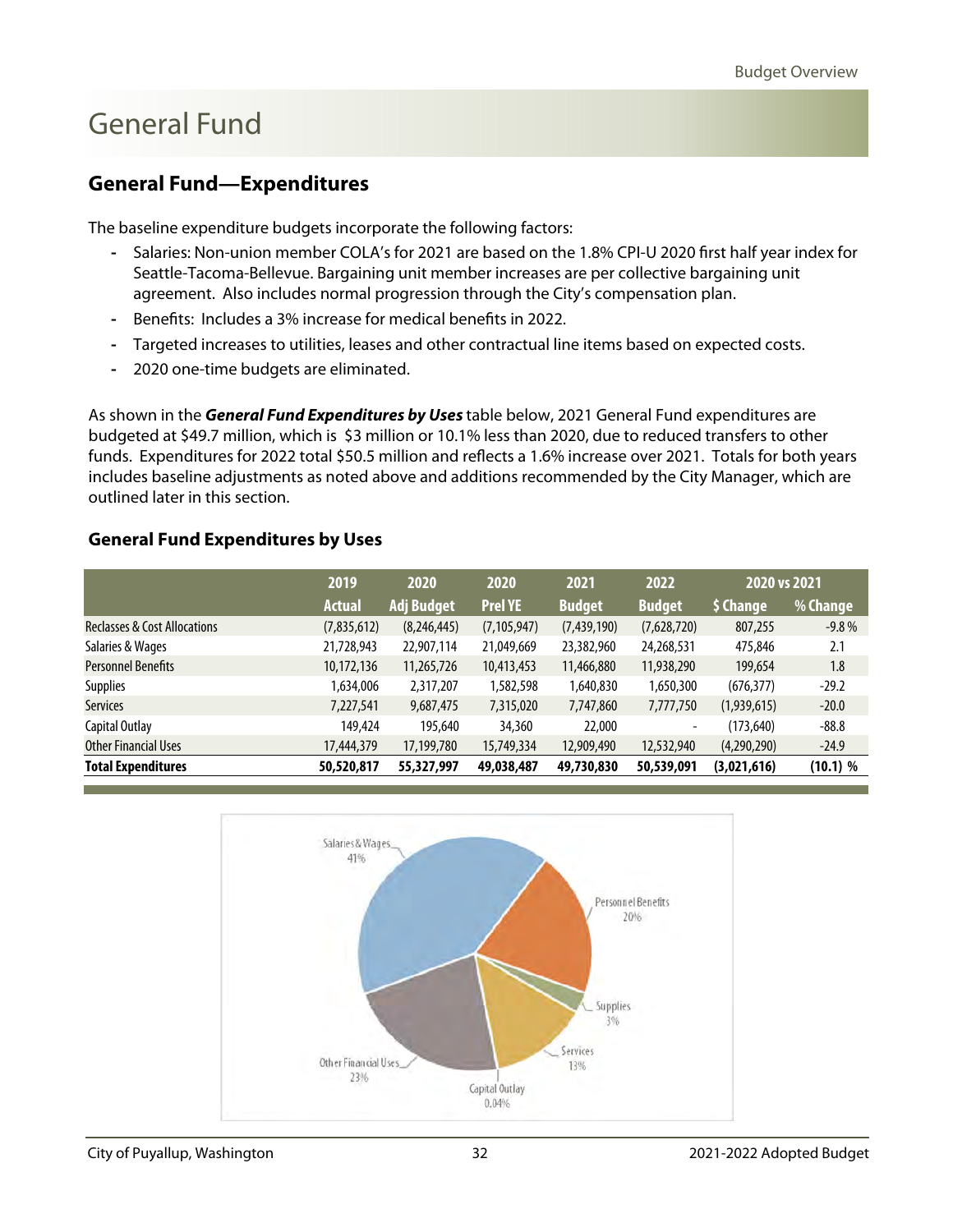|                       | 2019          | 2020              | 2020           | 2021          | 2022          | 2020 vs 2021 |            |
|-----------------------|---------------|-------------------|----------------|---------------|---------------|--------------|------------|
|                       | <b>Actual</b> | <b>Adj Budget</b> | <b>Prel YE</b> | <b>Budget</b> | <b>Budget</b> | \$ Change    | % Change   |
| City Council          | 181,938       | 209,942           | 197,670        | 225,120       | 228,000       | 15,178       | 7.2%       |
| City Clerk            | 311,555       | 403,487           | 304,439        | 391,700       | 399,280       | (11, 787)    | $-2.9$     |
| City Manager's Office | 595,664       | 935,641           | 706,249        | 834,400       | 855,000       | (101, 241)   | $-10.8$    |
| Development Services  | 3,650,350     | 4,395,710         | 3,798,888      | 3,986,590     | 4,088,300     | (409, 120)   | $-9.3$     |
| Finance               | 665,928       | 756,730           | 602,509        | 758,710       | 773,690       | 1,980        | 0.3        |
| Human Resources       | 388,788       | 459,783           | 376,570        | 457,930       | 467,740       | (1, 853)     | $-0.4$     |
| Legal                 | 1,486,957     | 1,209,801         | 1,468,421      | 1,274,060     | 1,455,368     | 64,259       | 5.3        |
| Library               | 2,750,035     | 2,968,603         | 2,169,081      | 2,966,940     | 3,039,370     | (1,663)      | $-0.1$     |
| Municipal Court       | 2,026,675     | 2,088,506         | 2,064,016      | 2,129,210     | 2,291,531     | 40,704       | 1.9        |
| Parks & Recreation    | 5,974,022     | 6,252,786         | 4,976,645      | 6,205,740     | 6,354,242     | (47, 046)    | $-0.8$     |
| Police                | 20,922,925    | 22,090,799        | 20,178,460     | 22,226,870    | 22,441,850    | 136,071      | 0.6        |
| Public Works          | 2,265,870     | 2,430,307         | 1,769,322      | 2,794,550     | 2,803,470     | 364,243      | 15.0       |
| Non-Departmental      | 9,300,109     | 11,125,902        | 10,426,217     | 5,479,010     | 5,341,250     | (5,646,892)  | $-50.8$    |
| Total Expenditures    | 50,520,817    | 55,327,997        | 49,038,487     | 49,730,830    | 50,539,091    | (5,597,167)  | $(10.1)$ % |

#### **General Fund Expenditures by Department**

Note: Non-Departmental for 2021 reflects a significant decrease in Tier 3 transfers out. Due to 2020 revenue losses as a result of the COVID-19 pandemic, no Tier 3 monies are expected to be available to transfer for capital projects or other one-time uses.

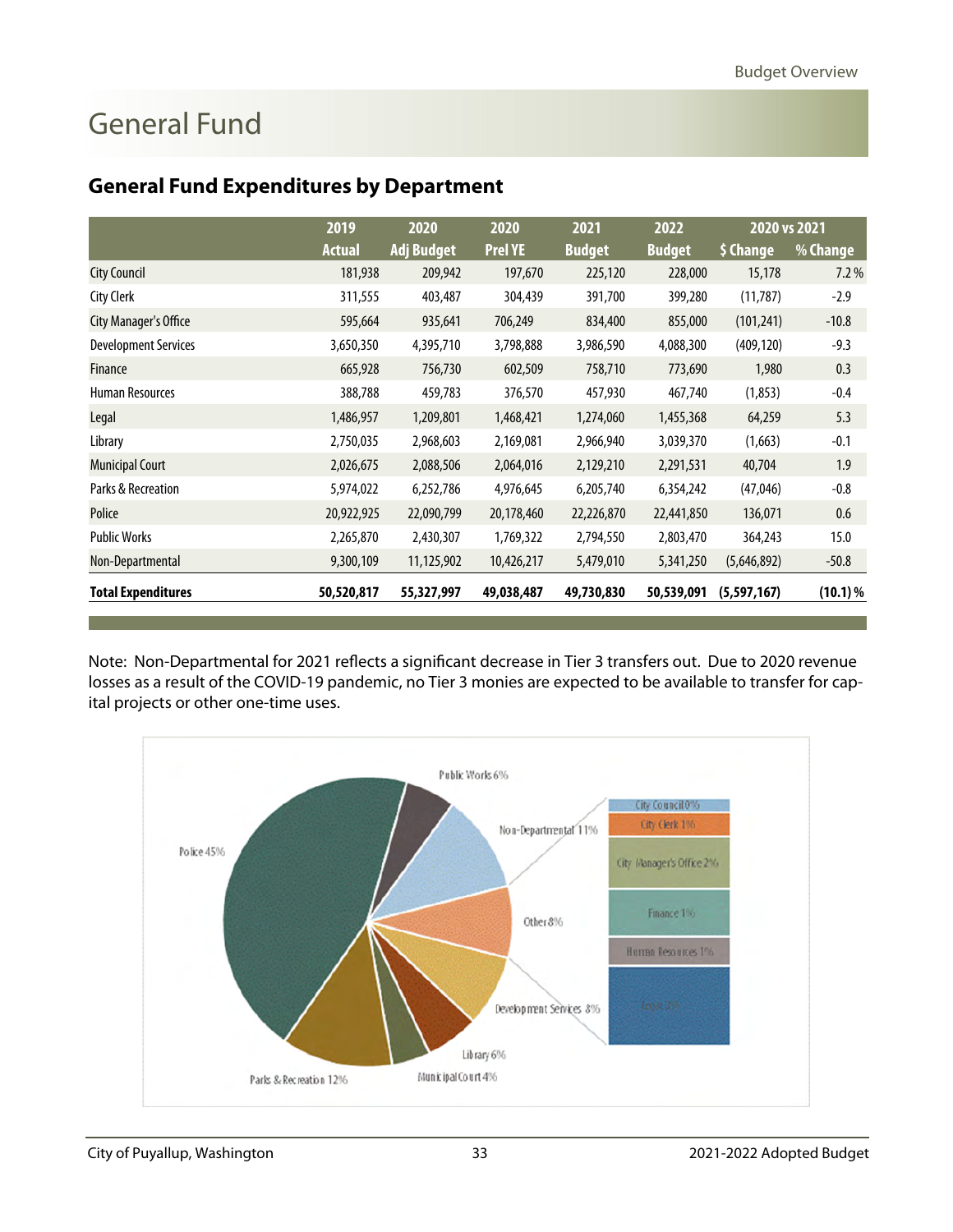#### <span id="page-20-0"></span>**General Fund Additions**

The following table summarizes General Fund additions recommended by the City Manager that have been included in the 2021-22 adopted budget.

|                                     |      | 2021           | 2021            | 2022           | <b>Total</b>     |
|-------------------------------------|------|----------------|-----------------|----------------|------------------|
| <b>Department</b>                   | FTE  | <b>Ongoing</b> | <b>One-Time</b> | <b>Ongoing</b> | <b>Additions</b> |
| Legal                               | 1.00 |                |                 | 149,760        | 149,760          |
| <b>Municipal Court</b>              | 1.75 | 81,600         |                 | 117.140        | 198,740          |
| Parks and Recreation                | 1.00 | 21,840         | 22,000          | 110,020        | 153,860          |
| <b>Total General Fund Additions</b> | 3.75 | 103,440        | 22,000          | 376,920        | 502,360          |
|                                     |      |                |                 |                |                  |

From the beginning of the process, 2021 was expected to be a "hold the line" budget year, recognizing that funding would be limited in light of the COVID-19 pandemic and it's impact on General Fund revenues. The modest increase for 2021 is reflective of that philosophy and have been accommodated through expense reductions in other areas. Recommended additions for 2022 address compelling needs for the department.

#### **Legal:** 2022: \$149,760 ongoing

**-** \$149,760 in 2022 to fund an Associate City Attorney—Prosecutor **(1.0FTE)**. A rapidly increasing case load is the primary driver for the request. Although existing staff operate efficiently and effectively, they simply do not have the capacity to work and manage their case load at a level of best practices.

#### **Municipal Court:** 2021: \$81,600 ongoing; 2022: \$117,140 ongoing

- **-** \$81,600 in 2021 to fund the Community Court Case Manager **(.75FTE)**. This position was originally funded through a grant from the Center for Court Innovation. It has been the single greatest asset of the Community Court and had led to the success of the participants.
- **-** \$95,300 in 2022 for a Court Clerk **(1.0FTE)**. A significant increase in filings and the resulting increase in weekly court calendars form the basis for this request.
- **-** \$21,840 in 2022 to augment funding for pro tem services. The volume of cases and the Court's need to hold daily in custody calendars are the primary drivers for the request.

#### **Parks and Recreation:** 2021: \$21,840 ongoing, \$22,000 one-time; 2022: \$110,020 ongoing

- **-** \$21,840 to provide an additional 6 months of funding for seasonal maintenance workers in Parks Maintenance.
- **-** \$22,000 for two stand-style mowers for Parks Maintenance (one-time). Both mowers are well past life expectancy and getting very difficult and expensive to repair.
- **-** \$110,020 to fund an additional Maintenance Worker II for the cemetery **(1.0FTE)**. This is a journey level, skilled position that would allow for weekend services and coverage with full time staff 6 days per week, greatly reducing the need for overtime or coverage by Parks Maintenance staff.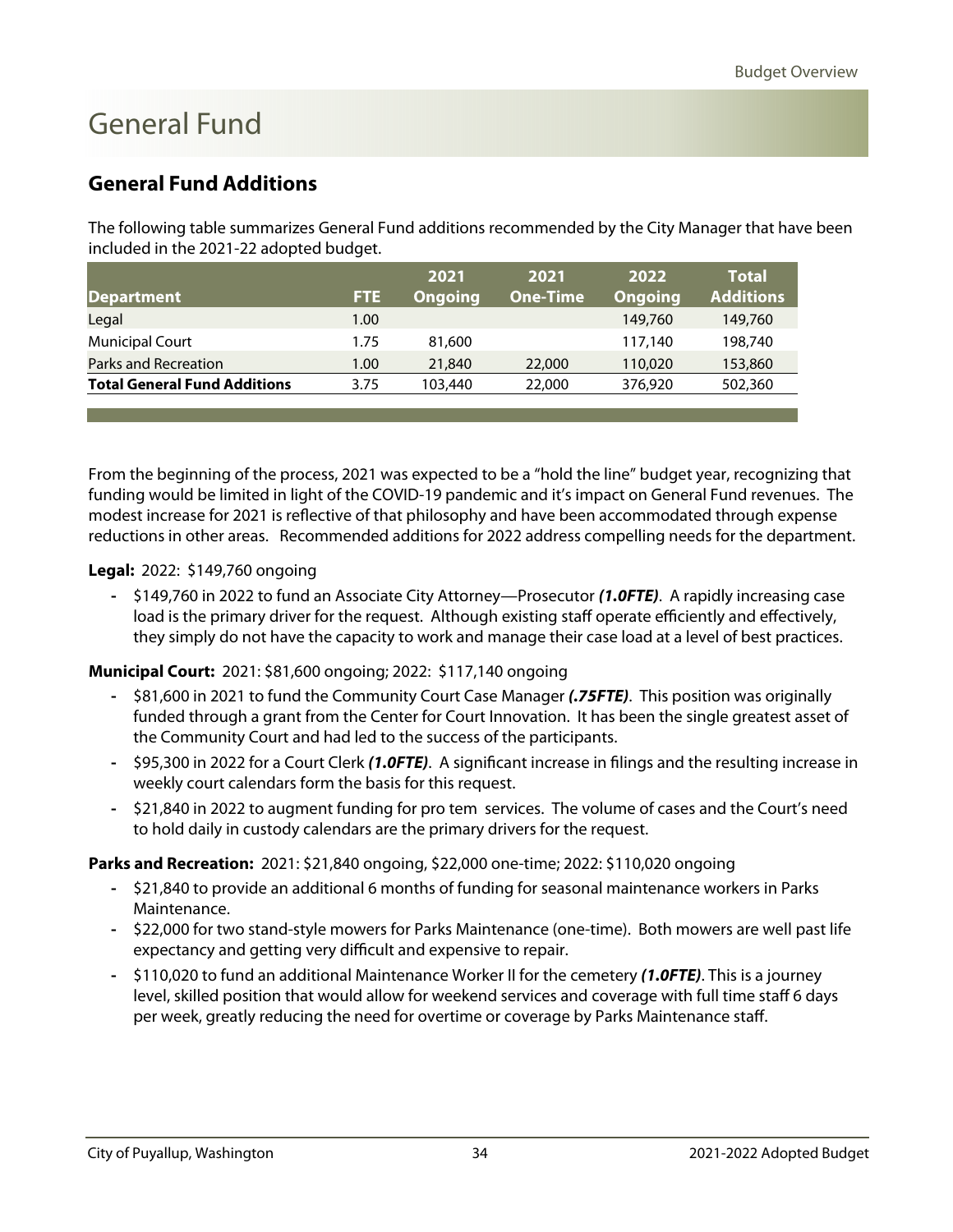#### <span id="page-21-0"></span>**Other General Fund Components**

Other components of the General Fund are:

**Budget Stability Reserves:** As mentioned in the General Fund—Revenues section, year-end projections at the time of budget adoption indicate there will not be any 2020 budget stability reserves available for capital projects in 2021. As a result, there isn't an allocation included in the adopted budget.

**Radio Replacement:** Past refunding activity continues to reduce the debt service requirement for the 800 Mhz Radio project as compared to the original scheduled payments. In keeping with Council's directive to apply debt service savings to cash funding of capital, \$103,000 is contributed to the Radio Replacement Fund. The plan is to use the debt service refunding savings to pay for the future replacement of our emergency radios. Funding is provided to replace 10 Police radios cost of \$63,000 each year and end 2022 with about \$465,000 available for future replacement of radios as needed.

**Donations to Puyallup:** This fund authorizes up to \$35,000 to be used for expenditures consistent with donors' requests, under direction of the City Manager.

**LEOFF1 Retiree Benefits:** \$650,000 is contributed to the LEOFF1 Retiree Benefits Fund annually. The longterm funding plan indicates this annual transfer is adequate to pay for the ongoing costs into the future.

**Firemen's Pension Trust:** The adopted biennial budget includes an \$80,000 transfer in each year from the General Fund and provides pension payments to eligible retirees as defined by statute. The annual transfer in from the General Fund, along with the fire insurance premium tax and interest income, should provide adequate funding for the future. The current cash balance is sufficient to meet the annual liability for years to come.

|                                  | 2019          | 2020              | 2020           | 2021                     | 2022          |             | 2020 vs 2021 |
|----------------------------------|---------------|-------------------|----------------|--------------------------|---------------|-------------|--------------|
|                                  | <b>Actual</b> | <b>Adj Budget</b> | <b>Prel YE</b> | <b>Budget</b>            | <b>Budget</b> | \$ Change   | % Change     |
| <b>Budget Stability Reserves</b> | 3,726,066     | 3,389,006         | 1,547,111      | $\overline{\phantom{a}}$ | -             | (3,389,006) | $-100.0\%$   |
| Radio Replacement                | 46,220        | 63,000            | 63,773         | 63,000                   | 63,000        |             | $0.0\%$      |
| <b>Donations to Puyallup</b>     | 31,157        | 35,000            | 9,663          | 35,000                   | 35,000        |             | $0.0\%$      |
| <b>LEOFF1 Retiree Benefits</b>   | 469,379       | 560,344           | 423,275        | 557,840                  | 557,640       | (2,504)     | $-0.4%$      |
| <b>Firemen's Pension Trust</b>   | 164.864       | 172,000           | 196,144        | 172,000                  | 172,000       |             | $0.0\%$      |

#### **Other General Fund Components—Expenditures**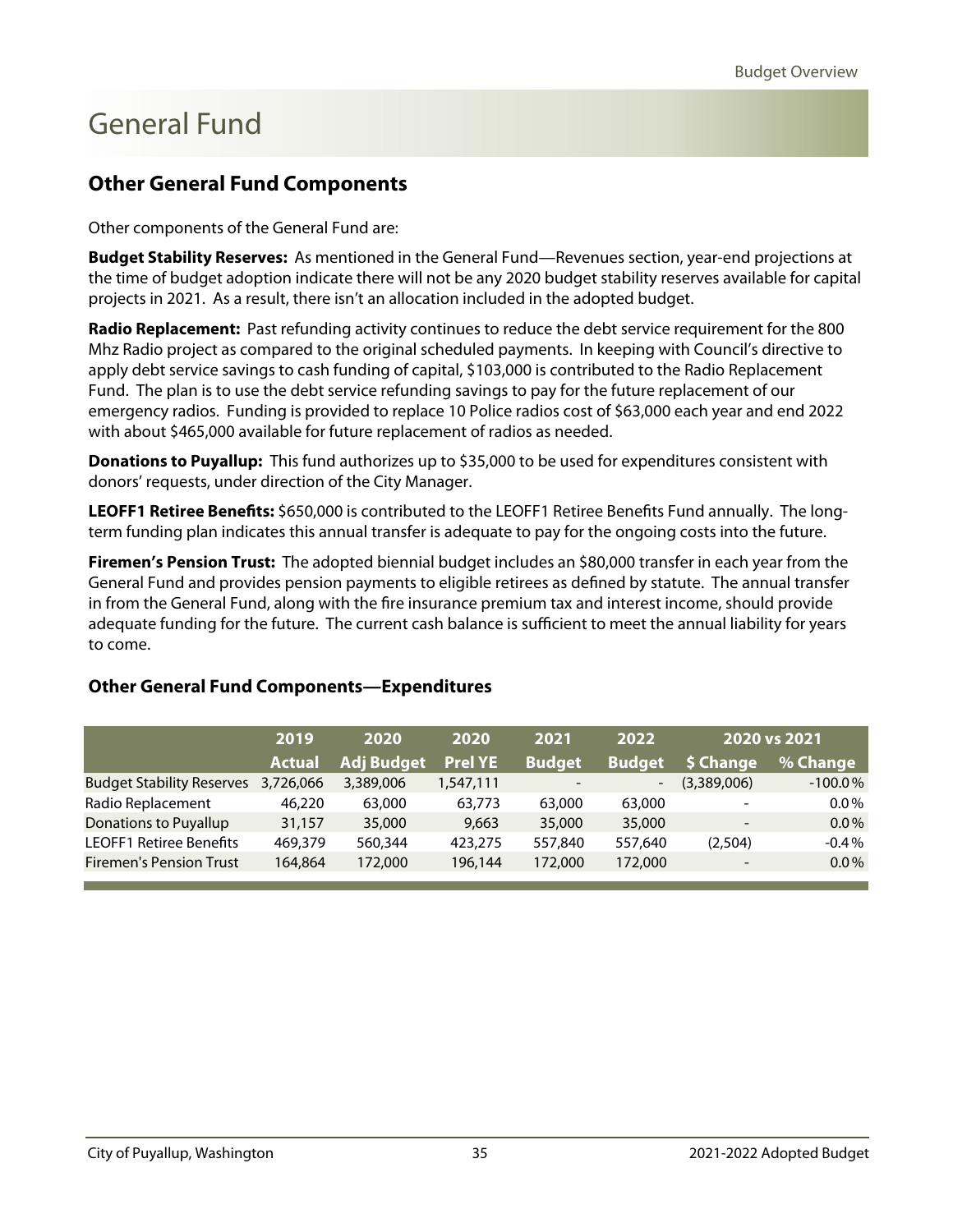#### <span id="page-22-0"></span>**Special Revenue Funds**

Special revenue funds are used to track general government revenue sources that are legally restricted by an entity outside the City for a specific purpose, most often by the Washington State Legislature through the Revised Code of Washington (RCW). The table below lists each fund and the total operating expenditure budget associated with the fund.

|                                | 2019          | 2020              | 2020                     | 2021          | 2022          | 2020 vs 2021    |          |
|--------------------------------|---------------|-------------------|--------------------------|---------------|---------------|-----------------|----------|
|                                | <b>Actual</b> | <b>Adj Budget</b> | <b>Prel YE</b>           | <b>Budget</b> | <b>Budget</b> | <b>S</b> Change | % Change |
| Seizure and Forfeiture         | 233,679       | 102,167           | 99,531                   | 45,480        | 43,120        | (56, 687)       | $-55.5%$ |
| <b>Motel Tax</b>               | 1,530,350     | 2,057,681         | 1,644,719                | 755,900       | 579,900       | (1,301,781)     | $-63.3%$ |
| <b>Trial Court Improvement</b> | 20,000        | 20,000            | 20,000                   | 20,000        | 20,000        |                 | $0.0\%$  |
| 1st 1/4% REET                  | 1,100,003     | 1,339,997         | 1,316,669                | 1,231,000     | 1,100,000     | (108, 997)      | $-8.1%$  |
| 2nd 1/4% REET                  | 1,100,003     | 1,339,997         | 1,316,669                | 1,231,000     | 1,100,000     | (108, 997)      | $-8.1\%$ |
| <b>LIFT Grant</b>              | 625,000       | 1,575,000         | $\overline{\phantom{a}}$ | 1,000,000     | 1,000,000     | (575,000)       | $-36.5%$ |

**Seizure and Forfeiture Fund:** This fund was established to account for seized and forfeited property resulting from law enforcement activities related to drug crimes. Expenditures are restricted to law enforcement endeavors focused on combating narcotics related activity.

**Motel Tax:** This fund was established in 1997 and tracks the 7% lodging tax collected on hotel and motel revenues. These funds may only be used for tourism promotion and the acquisition and/or operation of tourism-related facilities. Funding requests are solicited from organizations and reviewed by the sevenmember Lodging Tax Advisory Committee (LTAC), who makes recommendations to the City Council.

At the regular meeting on September 2, 2020, Council directed staff to update the Hotel/Motel Tax Fund policy, changing the methodology for allocating these funds. The updated policy states that based on the previous year's tax revenue, 45% is subject to recommendation by LTAC and the remainder retained for Council allocation toward eligible tourism related expenditures.

As a result of this policy change, LTAC recommended programs for 2021 total \$660,780, which is 45% of 2019 tax revenues collected. The budget also includes another \$65,000 for city-initiated requests. A placeholder amount has been included for 2022 and will be updated next year during the mid-biennium review process.

The list of LTAC recommendations and city-initiated requests is located near the end of this section .

**Trial Court Improvement Fund:** This fund was established in 2009 to account for specific revenues from the State of Washington, which are restricted by state law for trial court improvements and for payment of judge salaries.

The 2021-22 adopted budget includes a transfer of \$20,000 each year to the General Fund in support of the judge's salary. A projected 2022 ending balance of \$11,600 is retained for future uses.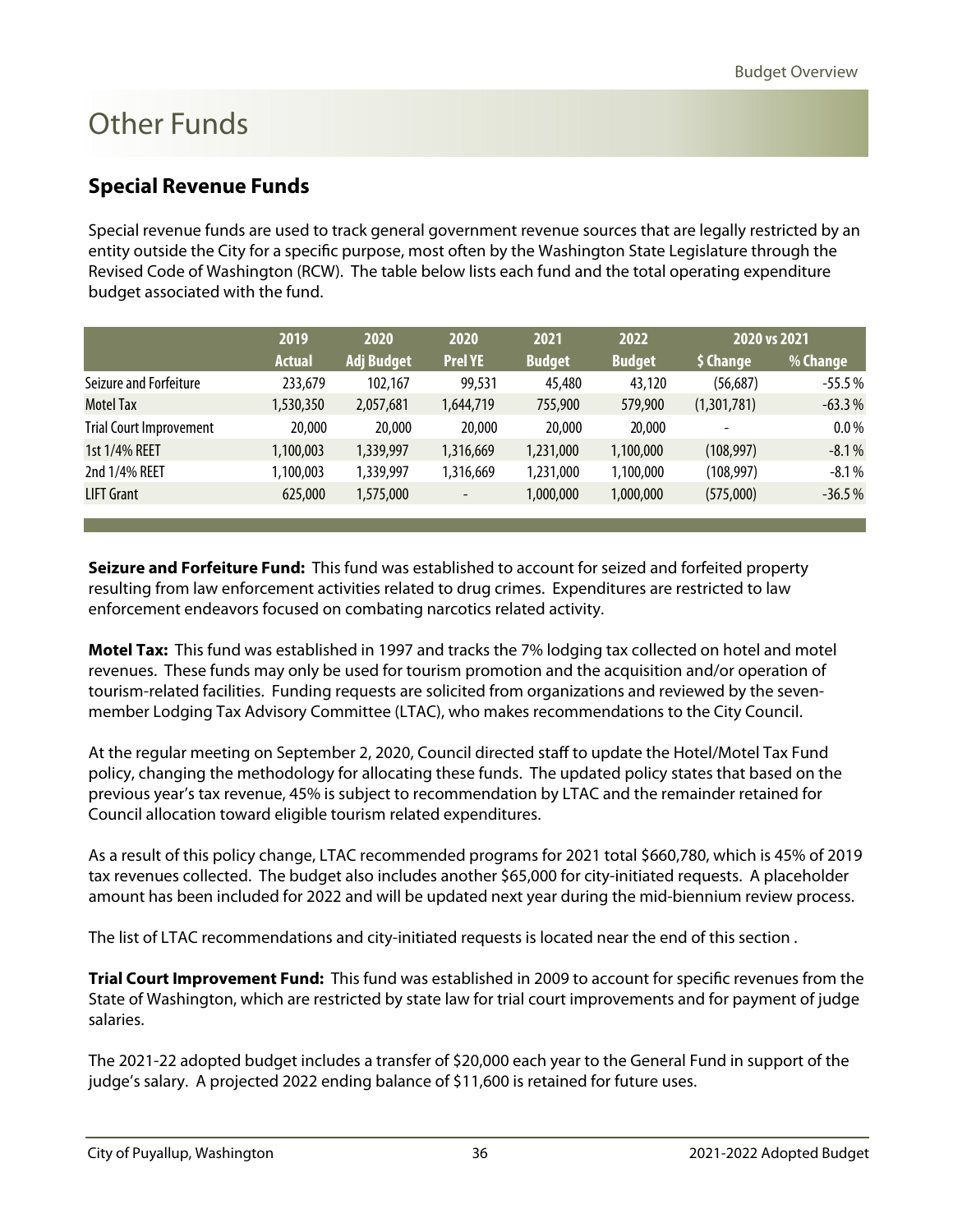<span id="page-23-0"></span>**Real Estate Excise Tax (REET) Funds:** Separate funds were established to administer the 0.5% excise tax collected on the sale of real estate (REET). The first 0.25% is intended to fund construction projects, such as street improvements, new street construction, park land acquisition and park improvements. The second 0.25% is eligible for the same type of expenditures as the first 0.25%, with the exception of park land acquisition.

Projected REET revenues are just over \$2 million annually. \$2.2 million is transferred to the street fund each year in support of street capital projects and related debt service, leaving an expected fund balance of nearly \$600,000 at the end of 2022.

**LIFT Grant:** Established in 2010, this fund monitors the revenues received from the State of Washington for our Local Infrastructure Financing Tool (LIFT) grant. This grant is a maximum of \$1 million per year for up to 25 years, depending on the City's qualifying activity each year. These revenues can only be spent on eligible capital projects within the Revenue Development Area (RDA) with the intention to encourage business growth in that area.

The City is expected to continue to receive the full award of \$1 million per year. As a result, the 2021-22 adopted budget includes those revenues and the related allocation to street fund projects in the RDA.

#### **Debt Service Funds**

Debt service funds account for the accumulation of resources for and the payment of general long-term debt principal and interest, in accordance with the official debt payment schedules.

|                               | 2019          | 2020       | 2020           | 2021                     | 2022                     | 2020 vs 2021             |          |
|-------------------------------|---------------|------------|----------------|--------------------------|--------------------------|--------------------------|----------|
|                               | <b>Actual</b> | Adj Budget | <b>Prel YE</b> | <b>Budget</b>            | <b>Budget</b>            | \$ Change                | % Change |
| <b>Voted Debt Service</b>     | 774,896       | -          | 21,353         | $\overline{\phantom{a}}$ | $\overline{\phantom{a}}$ | $\overline{\phantom{0}}$ | $0.0\%$  |
| <b>Non-Voted Debt Service</b> | 3,740,619     | 3,980,340  | 3,751,807      | 3.722.070                | 3,588,790                | (258, 270)               | $-6.5\%$ |

**Voted Debt Service:** This fund tracks debt payable that voters have approved to be funded through an additional property tax levy.

No budget is included for 2021-22, as the final outstanding Library bonds were paid in 2019.

**Non-Voted Debt Service:** This fund accounts for principal and interest payments related to debt authorized by City Council.

The 2021-22 adopted biennial budget includes about \$3.7 million in 2021 and \$3.6 million in 2022 for scheduled repayment of Council authorized debt. After the 2021-22 principal payments are made, the remaining debt is down to \$13.9 million from \$91.1 million in 2009 and is scheduled to be fully paid by year end 2028.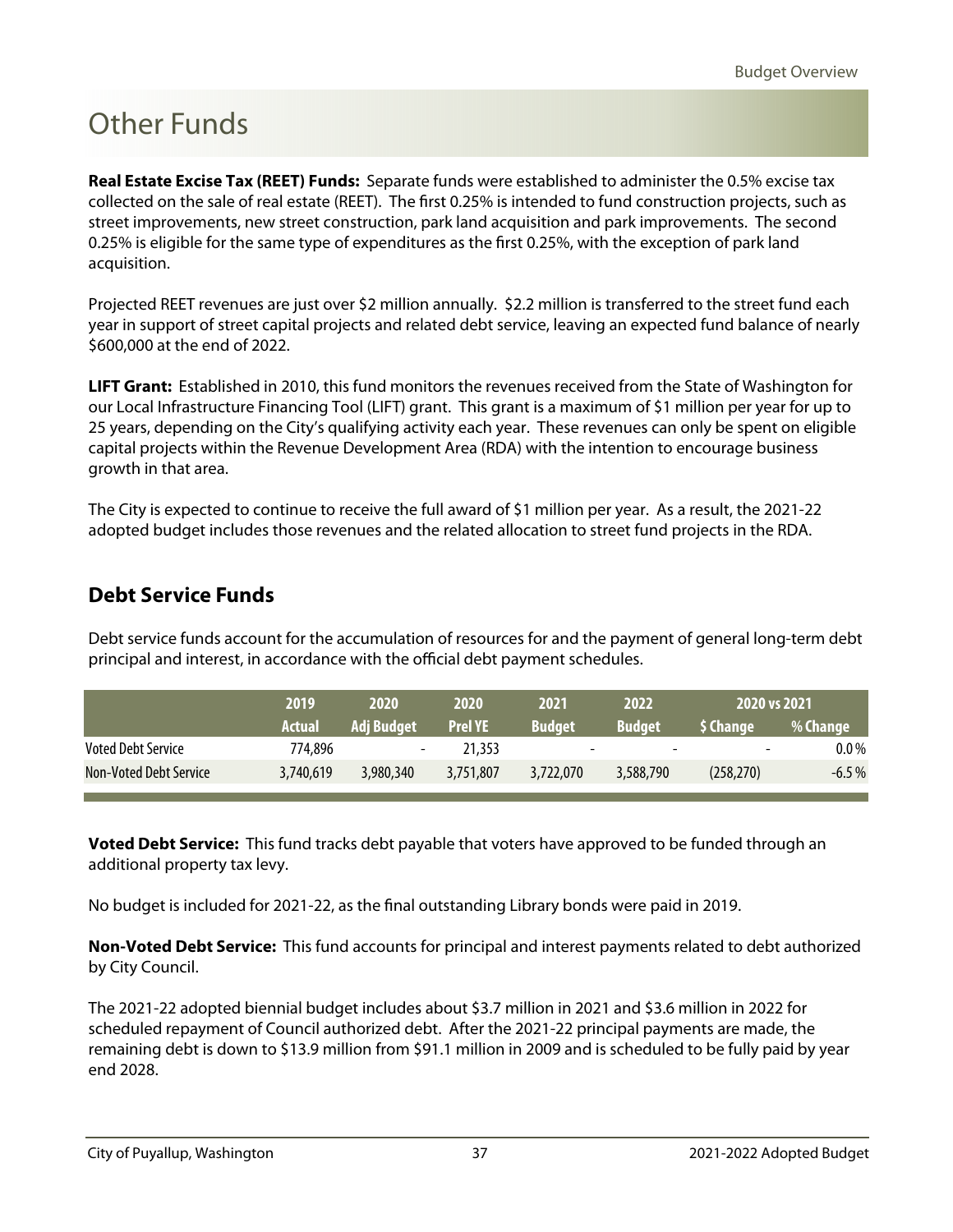### <span id="page-24-0"></span>**Capital Project Funds**

Capital project funds are used to track project revenues and expenditures for all non-utility capital projects, including Streets, Parks and Facility projects. Because projects can span multiple years, it is useful to segregate them from ongoing operations.

In the table below, the 2020 adjusted budget includes unspent carryover budget from the previous year, as well as any grants or other external funding received. The 2021-22 budgets reflect only new City monies available for projects. This results in a very normal and large reduction when comparing the 2020 and 2021 budgets.

|                                        | 2019          | 2020              | 2020           | 2021          | 2022          | 2020 vs 2021   |          |
|----------------------------------------|---------------|-------------------|----------------|---------------|---------------|----------------|----------|
|                                        | <b>Actual</b> | <b>Adj Budget</b> | <b>Prel YE</b> | <b>Budget</b> | <b>Budget</b> | \$ Change      | % Change |
| <b>Street Capital</b>                  | 21,998,532    | 42,257,169        | 13,292,972     | 7,719,580     | 8,534,770     | (33, 547, 891) | $-81.7%$ |
| Parks Capital                          | 7.564.469     | 7.439.095         | 3,477,041      | 1,012,340     | 473,290       | (6,341,755)    | $-86.4%$ |
| <b>Facility Capital (Civic Center)</b> | 545,464       | 876,368           | 85,069         | 462,000       | -             | (414, 368)     | $-47.3%$ |

**Street Capital:** This fund includes administration, repairs and construction of streets, as well as contributes monies towards debt service on bonds and loans used for street projects. The Streets Capital Facility Plan (CFP) is a cornerstone for identifying the capital projects to fund.

The 2021-22 adopted budget includes \$1.1 million annually of Tier 1 funds for repair and replacement on local streets. There is another \$3.8 million budgeted over the biennium for capital projects, including \$1 million for eligible LIFT grant projects. The specific projects are listed in the Capital Projects section.

**Parks Capital:** This fund contains expenditures relating to capital additions or improvements for parks and park facilities. Similar to streets, the Parks Capital Facility Plan (CFP) is the basis for identifying the capital projects to fund. Parks projects are financed by one-tenth of a 1% dedicated sales tax revenue, impact fees and grant proceeds.

The 2021-22 adopted budget includes a total of \$715,000 for capital projects. The specific projects are listed in the Capital Projects section. While there are additional capital monies available in this fund, the focus over the next biennium will be to finish up some larger projects already underway and tackle a few smaller projects. The 2022 ending balance of about \$1.4 million will be allocated to projects in future years.

**Facility Capital:** This fund accounts for all projects related to the City's facilities.

The 2021-22 adopted budget includes \$362,000 in 2021 for capital projects, including \$262,000 towards the HVAC system at the Activity Center and \$100,000 for an automated gate and card reader system at the Parks and Facilities Yard. An ending balance of \$1.7 million remains set aside by Council for costs related to the planned public safety building.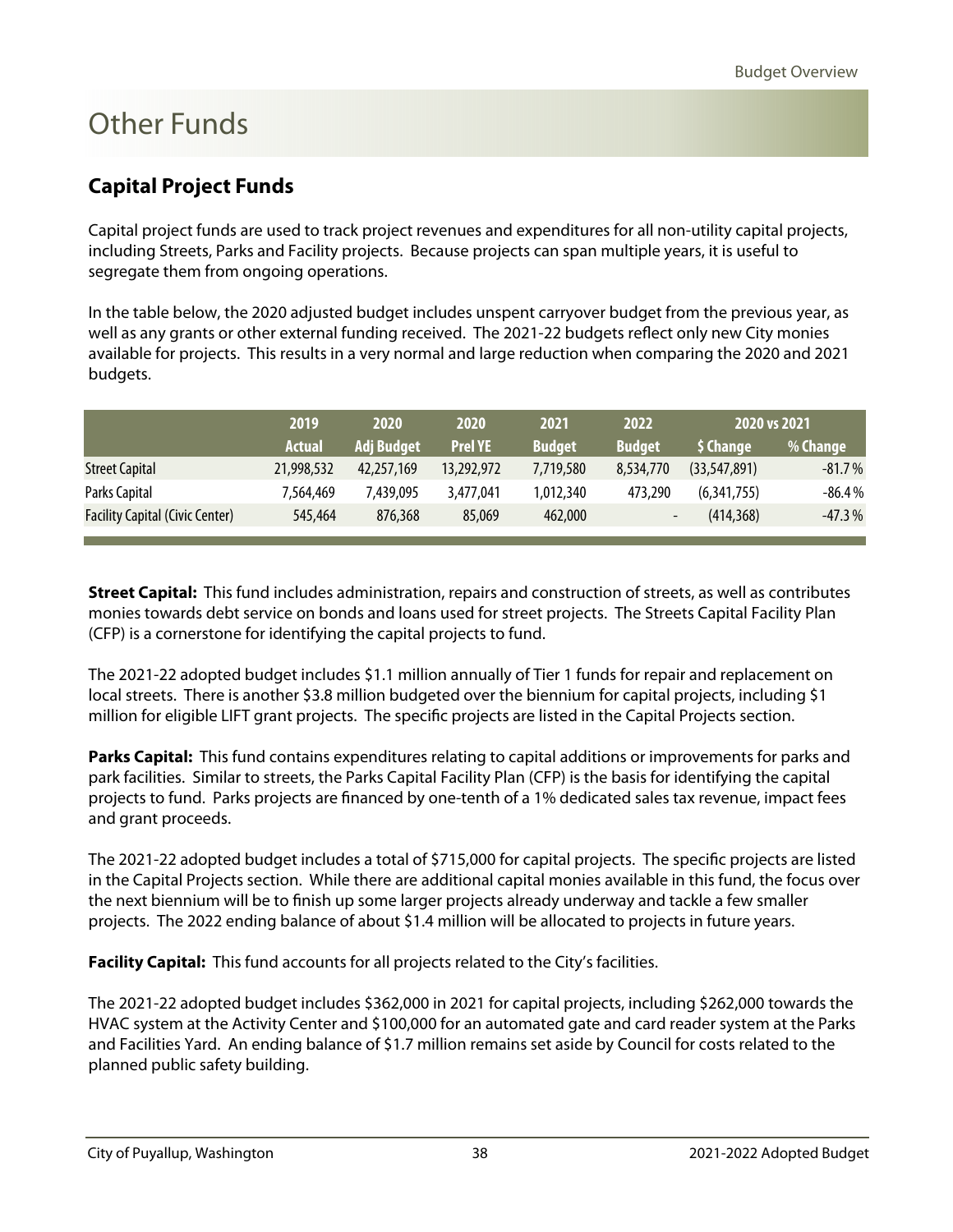#### <span id="page-25-0"></span>**Enterprise Funds**

Enterprise funds are used for government operations that are operated in a manner similar to a business, where the cost of providing the service is intended to be covered through user charges. Both operations and capital projects are included, providing a wholistic view of each fund.

The following table shows the funds in this category and the expenditure budget for each. For Water, Wastewater and Stormwater, the 2020 adjusted budget includes unspent carryover capital project budgets from the previous year. The 2021-22 budget reflects ongoing operations and only new City monies available for capital projects. This results in a very normal and large reduction when comparing the 2020 and 2021 budgets.

|                              | 2019          | 2020              | 2020           | 2021          | 2022          | 2020 vs 2021   |          |
|------------------------------|---------------|-------------------|----------------|---------------|---------------|----------------|----------|
|                              | <b>Actual</b> | <b>Adj Budget</b> | <b>Prel YE</b> | <b>Budget</b> | <b>Budget</b> | \$ Change      | % Change |
| Sanitation                   | 444,638       | 538,364           | 410,788        | 227,260       | 229,620       | (311, 104)     | $-57.8%$ |
| Water                        | 8,895,166     | 15,148,956        | 8,914,701      | 9,139,260     | 9,522,060     | (6,009,696)    | $-39.7%$ |
| Wastewater                   | 13,754,004    | 47,019,407        | 16,223,600     | 15,854,790    | 16,301,730    | (31, 164, 617) | $-66.3%$ |
| Stormwater                   | 8,057,503     | 21,409,397        | 7,130,714      | 11,179,120    | 6,581,550     | (10, 230, 277) | $-47.8%$ |
| <b>Pioneer Park Pavilion</b> | 338,479       | 358,939           | 208,542        | 355,040       | 357,460       | (3,899)        | $-1.1\%$ |

**Sanitation:** This fund is responsible for the operations, maintenance and debt service expenses of the gas migration system at the inactive landfill. Revenues of \$21.78 per utility account per year support these expenses.

The 2021-22 adopted budget reflects the cost of ongoing operations.

**Water:** This fund accounts for all activities related to the City's water utility, including administration, billing and collections, operations, maintenance and repairs, engineering and construction. Both operating and capital costs are completely funded by user charges and system development charges.

The 2021-22 adopted budget incorporates the cost of ongoing operations, including routine baseline adjustments for contractual and other non-discretionary costs. Also included is \$3.8 million for capital projects, which are listed in the Capital Projects section.

**Wastewater:** This fund accounts for all activities related to the City's wastewater utility (aka sewer utility), including administration, billing and collections, operations, maintenance and repairs, engineering and construction. Both operating and capital costs are completely funded by user charges and system development charges.

The 2021-22 adopted budget incorporates the cost of ongoing operations, including routing baseline adjustments for contractual and other non-discretionary costs. Also included is \$7.2 million for capital projects, which are listed in the Capital Program section.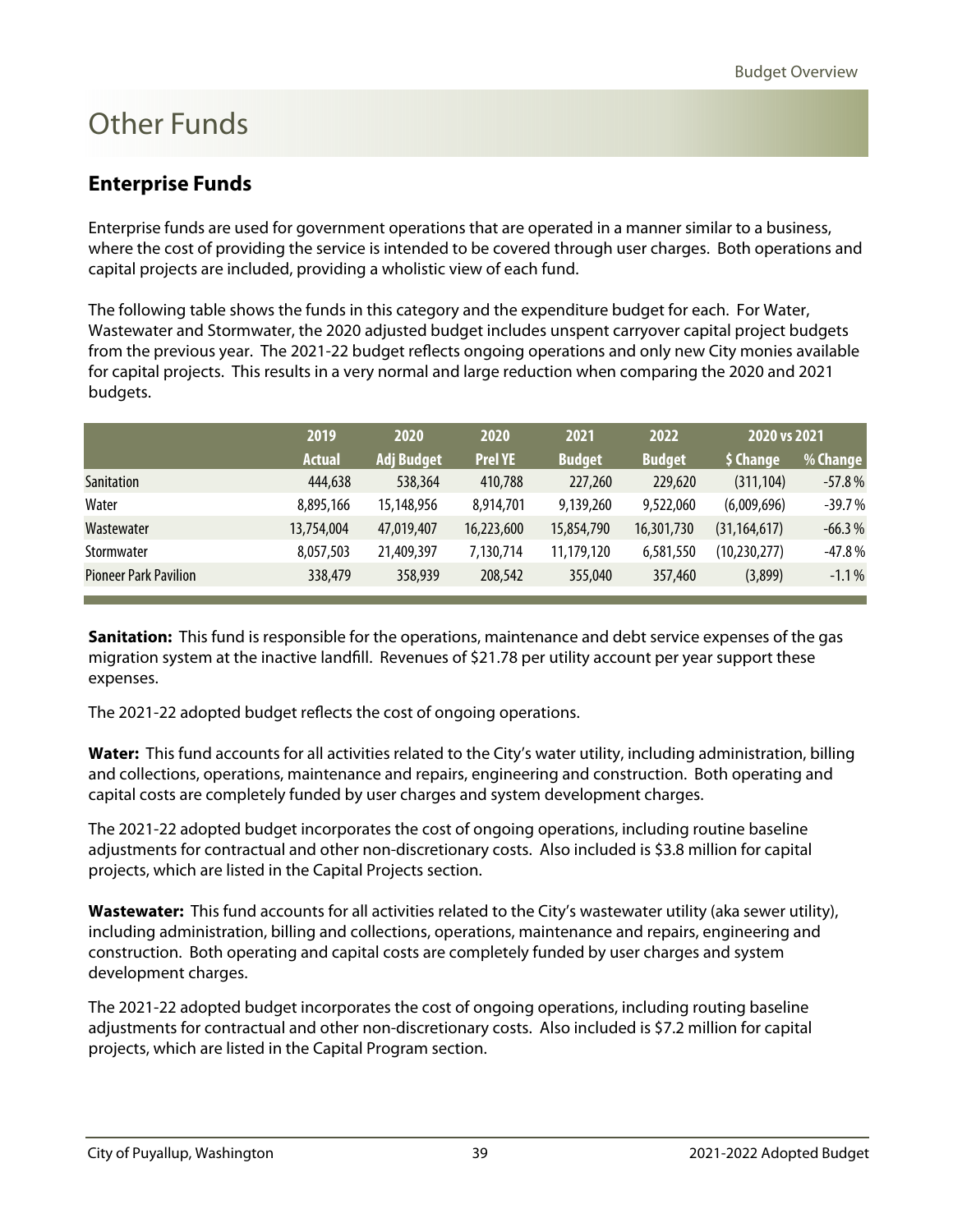<span id="page-26-0"></span>**Stormwater:** This fund accounts for all activities related to the City's stormwater utility, including administration, billing and collections, operations, maintenance and repairs, engineering and construction. Both operating and capital costs are completely funded by user charges and system development charges.

The 2021-22 adopted budget incorporates the cost of ongoing operations, including a routine baseline adjustments for contractual and other non-discretionary spending. Also included is \$4.2 million for capital projects, which are listed in the Capital Projects section.

**Pioneer Park Pavilion:** This fund accounts for all aspects of operating the City's Pioneer Park Pavilion. The pavilion portion of the building is used for wedding receptions, reunions and other contracted events. The leased portion of the building is a restaurant. The goal is that both buildings are completely funded by user charges. Activities of the fund include administration, billing and collections, operations, repairs and maintenance, construction and debt service.

The 2021-22 adopted budget reflects the cost of ongoing operations. The facility continues to move toward self-supporting status and is budgeted to end 2022 with a \$51,000 cash balance.

#### **Internal Service Funds**

Internal service funds are established for operations that provide city-wide services to all departments. Similar to Enterprise funds, they are operated in a business-like manner, except the users are other City departments. The cost of each internal service fund is passed on to the using departments on a cost reimbursement basis.

|                             | 2019          | 2020              | 2020           | 2021          | 2022          | 2020 vs 2021 |          |
|-----------------------------|---------------|-------------------|----------------|---------------|---------------|--------------|----------|
|                             | <b>Actual</b> | <b>Adj Budget</b> | <b>Prel YE</b> | <b>Budget</b> | <b>Budget</b> | \$ Change    | % Change |
| Equipment Rental & Replace  | 2,804,231     | 3,092,541         | 2,138,796      | 2,569,940     | 2,581,740     | (522, 601)   | $-16.9%$ |
| <i>Insurance</i>            | 2,083,418     | 2,159,438         | 2,269,861      | 2,300,960     | 2,354,620     | 141,522      | 6.6%     |
| Info Tech & Communication   | 4,259,143     | 6,253,754         | 4,680,984      | 4,250,720     | 3,972,720     | (2,003,034)  | $-32.0%$ |
| Healthcare Insurance        | 8,143,574     | 8,528,182         | 8,114,256      | 8,532,160     | 8,533,120     | 3,978        | $0.0\%$  |
| <b>Facility Maintenance</b> | 2,371,300     | 2,497,303         | 2,189,435      | 2,421,350     | 2,441,510     | (75, 953)    | $-3.0%$  |

The following tables shows the specific funds and the expenditure budget for each.

**Equipment Rental & Replacement:** This fund accounts for the cost of maintaining and replacing City vehicles and ancillary equipment. Assessments are paid by City departments based on the number and type of vehicles and equipment used.

The 2021-22 adopted budget reflects the cost of ongoing operations and vehicle replacement program. It a capital budget of \$1.7 million for vehicle replacements per the 10-year replacement schedule.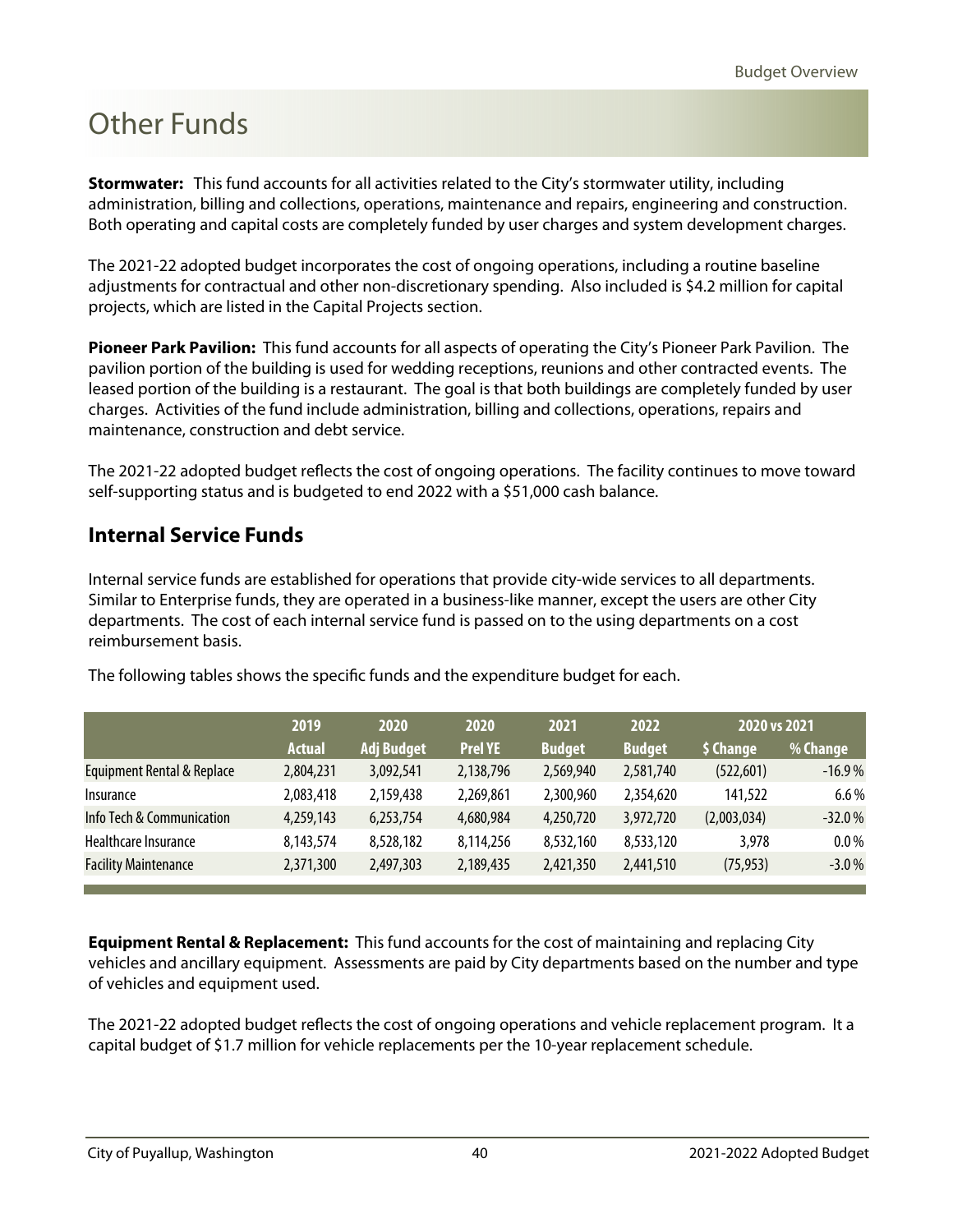**Insurance:** This fund pays for premiums, claims and deductibles related to the City's unemployment, workers compensation (L&I), liability and property damage components of our self-insurance program. Assessments are made to other City funds and departments based on the number of hours worked, which is the same method used to calculate the premiums. If actual costs are less than the department assessments, the difference remains in the fund to build a reserve.

The 2021-22 adopted budget is built on rates charged to other divisions sufficient to maintain the targeted fund balance level of 1.5 times incurred but not reported claims (IBNR).

**Information Technology & Communication:** This fund accounts for the technology and communications needs of the City. Assessments are made to departments are largely based on the number computers and laptops used, with some exceptions for department specific items.

The 2021-22 adopted budget reflects the cost of ongoing operations, including baseline adjustments for the increasing cost of software support.

**Healthcare Insurance:** Since 2006, the City has been self-insured (with a stop loss provision) for medical, dental and vision benefits. This fund pays for the related claims, stop loss premiums, and administrative costs for these benefits. Actuaries help to establish rates for employees and dependents. These rates then become the assessments made to all departments. If actual expenditures are less than departmental assessments, the difference remains in the fund to build a reserve.

An actuarial assessment of the fund indicates that current 2020 rates are sufficient for 2021. A strong indicator is that the fund continues to have sufficient reserves to cover four to six months of claims paid. A tentative 3% increase is included for 2022, which will be re-evaluated during the mid-biennium review.

**Facility Maintenance:** The fund accounts for facility maintenance and custodial costs, including a long-term systematic approach to repair and replacement of mechanical equipment and other assets in City buildings and facilities. Department assessments are based on square footage.

The 2021-22 adopted budget reflects the cost of ongoing operations.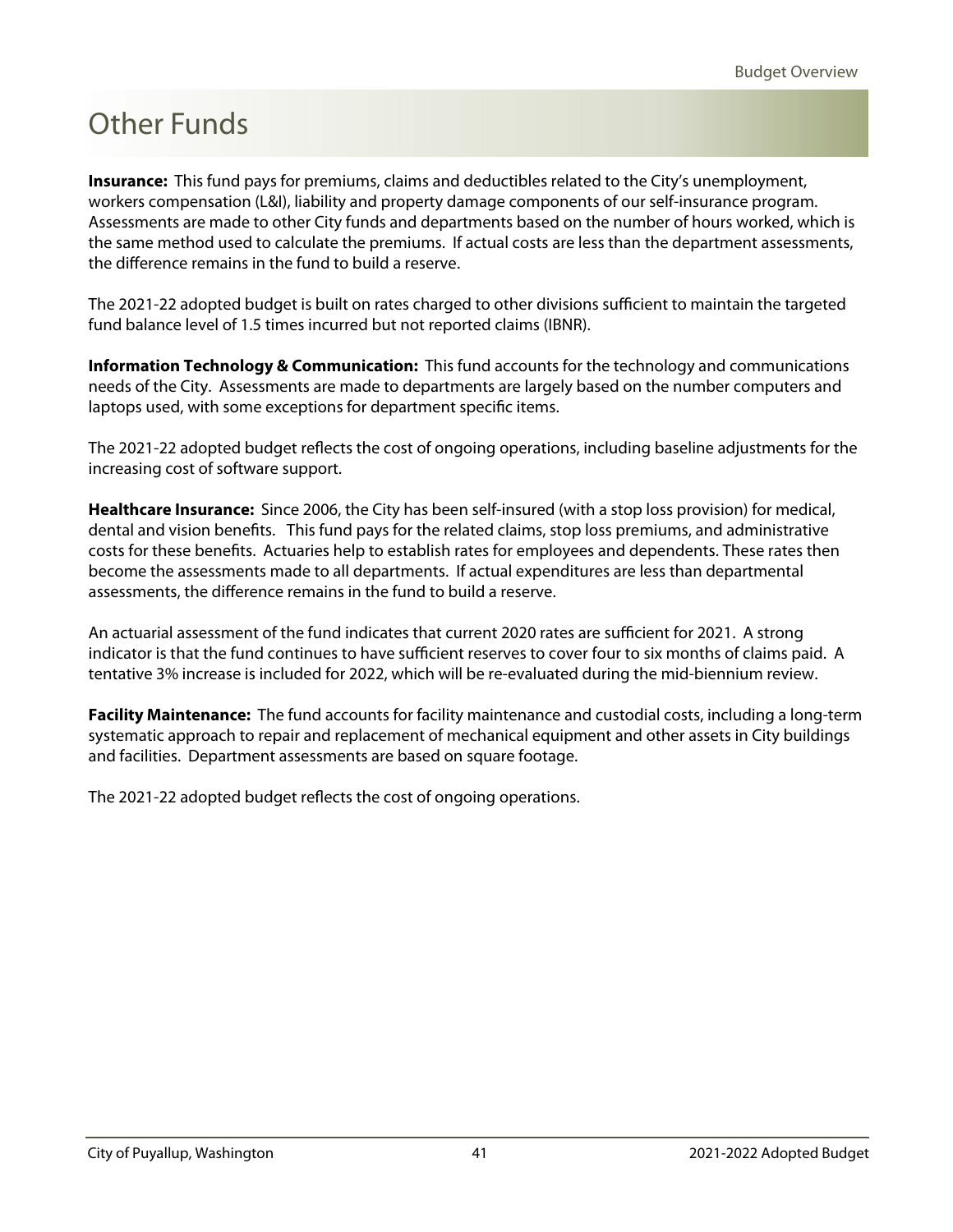# <span id="page-28-0"></span>Capital Projects



|                               | 2021<br><b>Adopted</b><br><b>Budget</b> | 2022<br><b>Adopted</b><br><b>Budget</b> | 2021-2022<br><b>Adopted</b><br><b>Budget</b> |
|-------------------------------|-----------------------------------------|-----------------------------------------|----------------------------------------------|
| <b>Streets</b>                | 2,805,000                               | 3,195,000                               | 6,000,000                                    |
| Parks                         | 505,000                                 | 210,000                                 | 715,000                                      |
| <b>Facilities</b>             | 362,000                                 |                                         | 362,000                                      |
| Water                         | 1,838,000                               | 2,000,000                               | 3,838,000                                    |
| Wastewater                    | 3,540,000                               | 3,700,000                               | 7,240,000                                    |
| Stormwater                    | 3,290,000                               | 952,500                                 | 4,242,500                                    |
| <b>Total Capital Projects</b> | 12,340,000                              | 10,057,500                              | 22,397,500                                   |

The 2021-22 adopted budget includes investments in the City's capital needs as outlined below.

#### **Capital Projects—Streets**

|                                        | 2021 Adopted | 2022 Adopted |
|----------------------------------------|--------------|--------------|
| <b>WSU Frontage Impvmts Phase 4A</b>   | 500,000      |              |
| <b>WSU Frontage Impvmts Phase 4B</b>   |              | 600,000      |
| <b>Inter Ave Road Rehabilitation</b>   |              | 200,000      |
| 21st St SE Road Improvements           |              | 100,000      |
| 9th St SW; 15th to 31st                | 100,000      | 100,000      |
| 43rd Ave SE - Meridian Overlay         | 300,000      |              |
| 13th St SE Widening-31st Ave SE        | 50,000       |              |
| <b>Street Repair &amp; Replacement</b> | 750,000      | 550,000      |
| <b>Traffic Calming Program</b>         |              | 50,000       |
| Annual Sidewalk Link & Repair          |              | 70,000       |
| 26th St NW Main Replacement            | 35,000       |              |
| 23rd Ave SE (Meridian-9th)             | 265,000      |              |
| <b>ADA Transition Plan - Retrofits</b> | 75,000       | 75,000       |
| SR 167 & Meridian Interchange          |              | 450,000      |
| Wildwood Park Dr (31st-26th)           | 230,000      |              |
| Downtown Street Rehab & Restoration    | 500,000      | 1,000,000    |
| <b>Total Projects</b>                  | 2,805,000    | 3,195,000    |
| <b>Funding Sources:</b>                |              |              |
| <b>LIFT Grant</b>                      | 1,000,000    | 1,000,000    |
| <b>Street Fund</b>                     | 1,805,000    | 2,195,000    |
| <b>Total Funding Sources</b>           | 2,805,000    | 3,195,000    |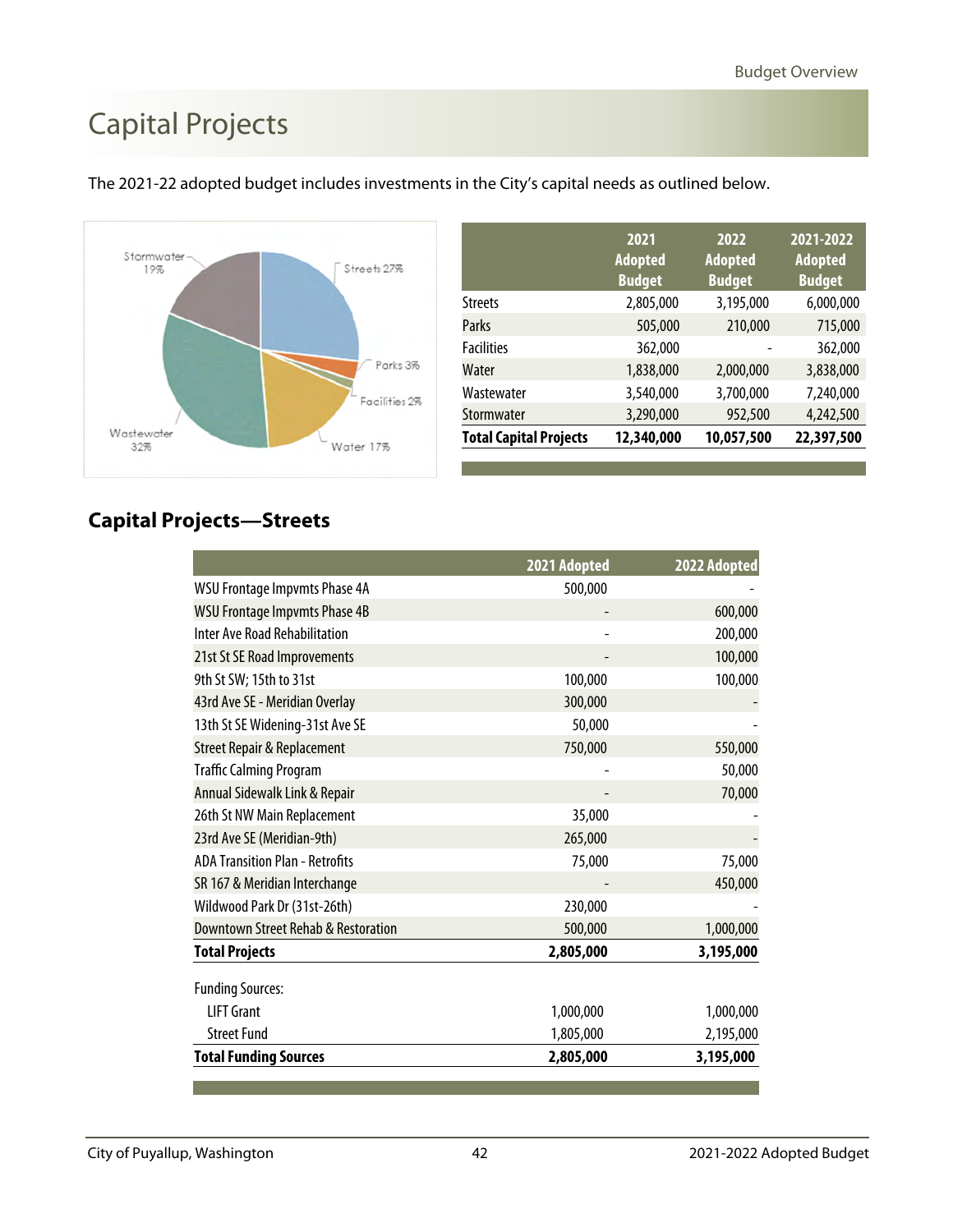## Capital Projects

### **Capital Projects—Parks**

|                                           | 2021 Adopted | 2022 Adopted |
|-------------------------------------------|--------------|--------------|
| <b>Skate Park Improvements</b>            | -            | 20,000       |
| Parks Equipment-Minor Projects            | 50,000       | 50,000       |
| <b>Green City-Tree City USA</b>           | 30,000       | 30,000       |
| Van Lierop Park Playground                | 300,000      |              |
| <b>Wildwood Park Parking Lot Lighting</b> |              | 50,000       |
| Veteran's Park Irrigation                 | -            | 60,000       |
| Peach Park Playground Replacement         | 125,000      |              |
| <b>Total Projects</b>                     | 505,000      | 210,000      |
| <b>Funding Source: Parks Capital Fund</b> | 505,000      | 210,000      |

### **Capital Projects—Facilities**

 $\overline{a}$ 

|                                | 2021 Adopted | 2022 Adopted |
|--------------------------------|--------------|--------------|
| <b>Activity Center HVAC</b>    | 262,000      |              |
| Parks Yard Gate & Card Readers | 100,000      |              |
| <b>Total Projects</b>          | 362,000      |              |
| <b>Funding Sources:</b>        |              |              |
| REET                           | 262,000      |              |
| <b>Street Fund</b>             | 100,000      |              |
| <b>Total Funding Sources</b>   | 362,000      |              |

### **Capital Projects—Water**

|                                     | 2021 Adopted | 2022 Adopted |
|-------------------------------------|--------------|--------------|
| <b>System Improvements Water</b>    | 250,000      | 250,000      |
| Risk & Resiliency Certification     | 30,000       |              |
| 10th St SE Line Replacement         | 100,000      | 400,000      |
| Reservoir Recoating-39th Ave        |              | 150,000      |
| Seismic Retrofit Reservoir 39th     |              | 1,200,000    |
| Salmon Spring PH 3 Main Replacement | 1,458,000    |              |
| <b>Total Projects</b>               | 1,838,000    | 2,000,000    |
| <b>Funding Source: Water Fund</b>   | 1,838,000    | 2,000,000    |
|                                     |              |              |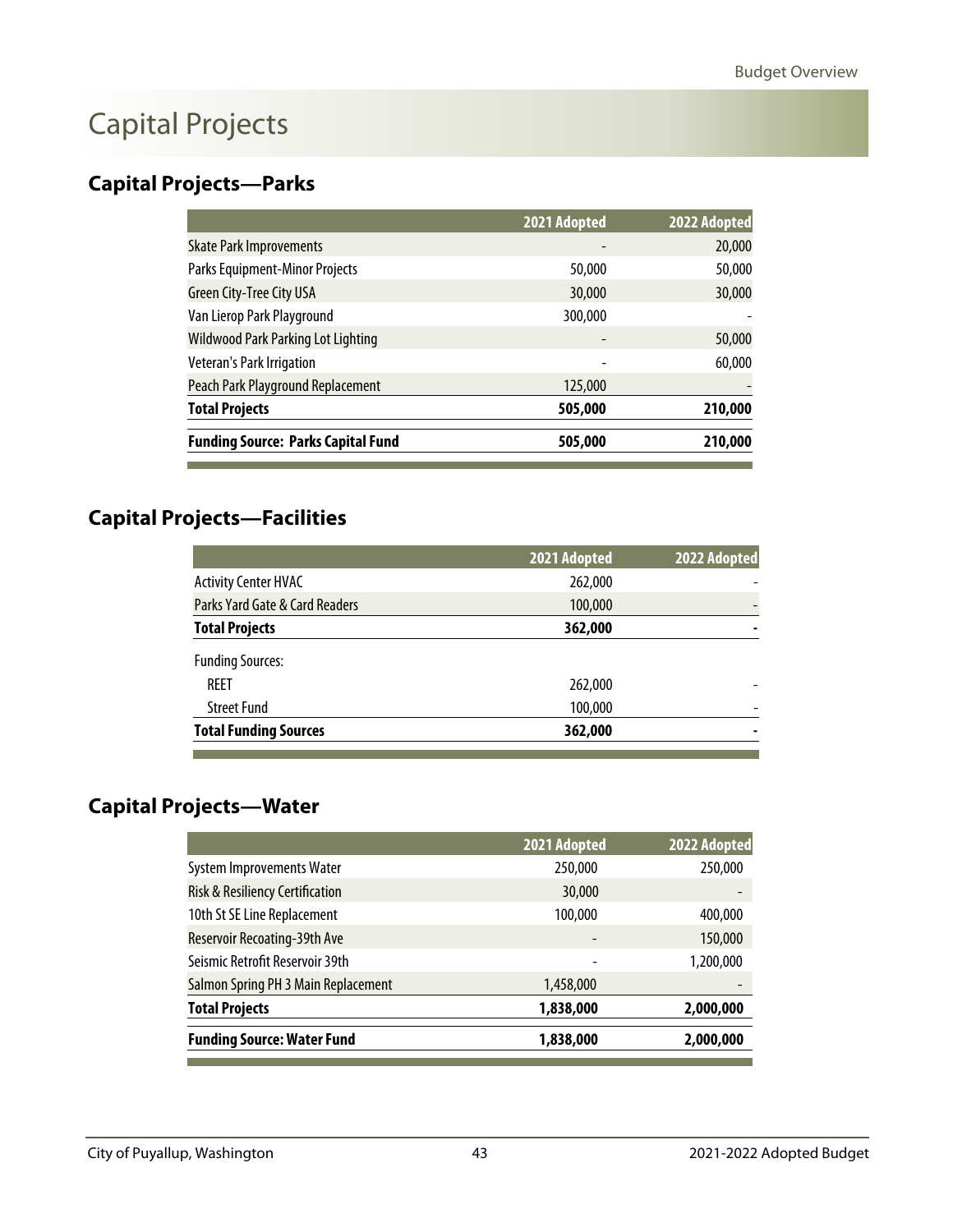# Capital Projects

### **Capital Projects—Wastewater**

|                                              | 2021 Adopted | 2022 Adopted |
|----------------------------------------------|--------------|--------------|
| 10th St SE Line Replacement                  | 400,000      |              |
| SR512 Crossing 14thAve SE to 5th             | 175,000      | 1,195,000    |
| Secondary Clarifier No. 3                    | 940,000      | 1,000,000    |
| <b>System Improvements Sewer</b>             | 500,000      | 500,000      |
| <b>Inflow-Infiltration Reduction</b>         | 300,000      | 300,000      |
| Aging Equipment Replacement                  | 500,000      | 500,000      |
| W Pioneer Line Replacement; 18th-19th        |              | 205,000      |
| <b>Cross Valley Interconnection</b>          | 175,000      |              |
| <b>Clarks Creek Pump Station Replacement</b> | 550,000      |              |
| <b>Total Projects</b>                        | 3,540,000    | 3,700,000    |
| <b>Funding Source: Wastewater Utility</b>    | 3,540,000    | 3,700,000    |

### **Capital Projects—Stormwater**

l

|                                           | 2021 Adopted | 2022 Adopted |
|-------------------------------------------|--------------|--------------|
| 19th Ave SE Culvert Modification          | 40,000       |              |
| Clarks Creek ELODEA Management            | 150,000      | 150,000      |
| ST 4th St Storm Extension                 | 2,830,000    | 532,500      |
| System Improvements Storm                 | 250,000      | 250,000      |
| <b>City-Wide Storm Pond Fencing</b>       | 20,000       | 20,000       |
| <b>Total Projects</b>                     | 3,290,000    | 952,500      |
| <b>Funding Source: Stormwater Utility</b> | 3,290,000    | 952,500      |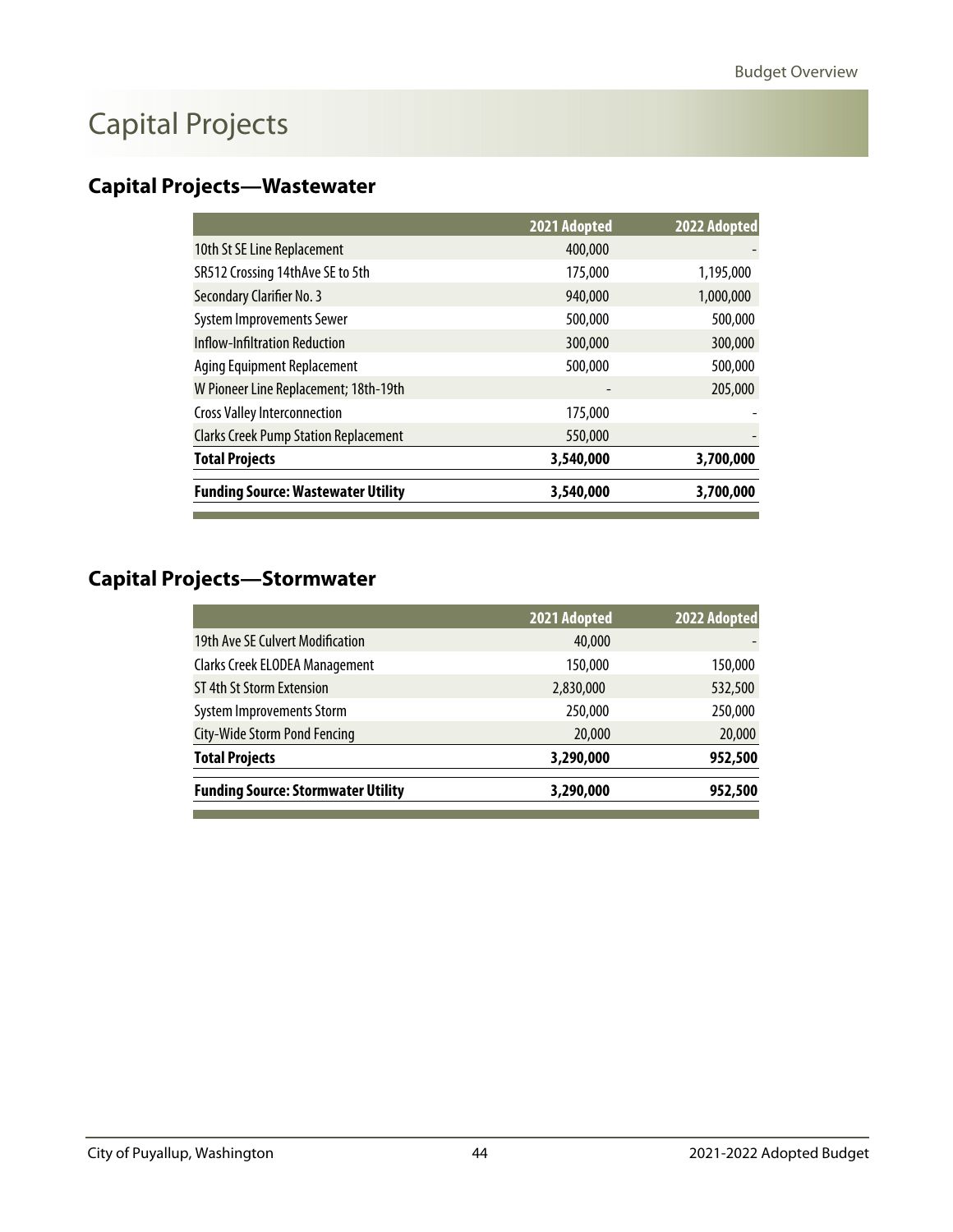## <span id="page-31-0"></span>Motel Tax

### **Lodging Tax Advisory Board Recommendations**

| <b>Organization</b>                          | 2018           | 2019           | 2020    | 2021             | 2021           |
|----------------------------------------------|----------------|----------------|---------|------------------|----------------|
|                                              | <b>Awarded</b> | <b>Awarded</b> | Awarded | <b>Requested</b> | <b>Awarded</b> |
| <b>Arts Downtown</b>                         | 60,000         | 60,000         | 55,000  | 64,300           | 56,675         |
| Daffodil Bowl                                |                | 6,000          | 6,000   |                  |                |
| Friends of the Riverwalk                     |                |                | 5,000   | 10,000           | 5,000          |
| <b>NW Sinfonietta</b>                        | 20,000         | 20,000         | 25,000  | 25,000           | 25,000         |
| <b>Puyallup Antique District Association</b> | 33,000         | 33,000         | 25,000  | 40,000           |                |
| Puyallup Historical Society @ MM             | 50,000         | 50,000         | 53,800  | 52,800           | 52,800         |
| <b>Puyallup Main Street Association</b>      | 95,000         | 102,000        | 112,000 | 150,200          | 140,375        |
| <b>Puyallup Sumner Chamber of Commerce</b>   | 155,000        | 155,000        | 243,000 | 329,728          | 237,255        |
| Travel Tacoma / Sports Commission            | 120,000        | 120,000        | 120,000 | 100,000          | 93,675         |
| Daffodil Festival                            | 35,000         | 35,000         | 35,000  |                  | 35,000         |
| <b>Fred Oldfield Center</b>                  | 15,000         | 15,000         | 15,000  | 30,000           | 15,000         |
| <b>Subtotal Organizations</b>                | 583,000        | 596,000        | 694,800 | 802,028          | 660,780        |
|                                              |                |                |         |                  |                |
| <b>City Initiated Requests</b>               |                |                |         |                  |                |
| Permanent Outdoor Art Purchase               | 25,000         | 25,000         | 25,000  | 25,000           | 25,000         |
| Rediscover Puyallup Destination Marketing    |                |                |         | 40,000           | 40,000         |
| Puyallup Public Library - Book Festival      | 40,000         | 40,000         | 40,000  |                  |                |
| Pioneer Park Pavilion - Floor Refinishing    |                |                | 45,000  |                  |                |
| Library hosted PuliCon                       | 5,000          |                |         |                  |                |
| Pioneer Park Pavilion - Sun Shades/Floors    | 110,000        |                |         |                  |                |
| <b>PVSC - Turf Conversion</b>                | 302,374        |                |         |                  |                |
| PVSC - Field Lighting                        |                | 1,482,319      |         |                  |                |
| Meridian Cross Street Banner                 |                | 191,600        |         |                  |                |
| <b>Subtotal City Initiated</b>               | 482,374        | 1,738,919      | 110,000 | 65,000           | 65,000         |
|                                              |                |                |         |                  |                |
| <b>Grand Total</b>                           | 1,065,374      | 2,334,919      | 804,800 | 867,028          | 725,780        |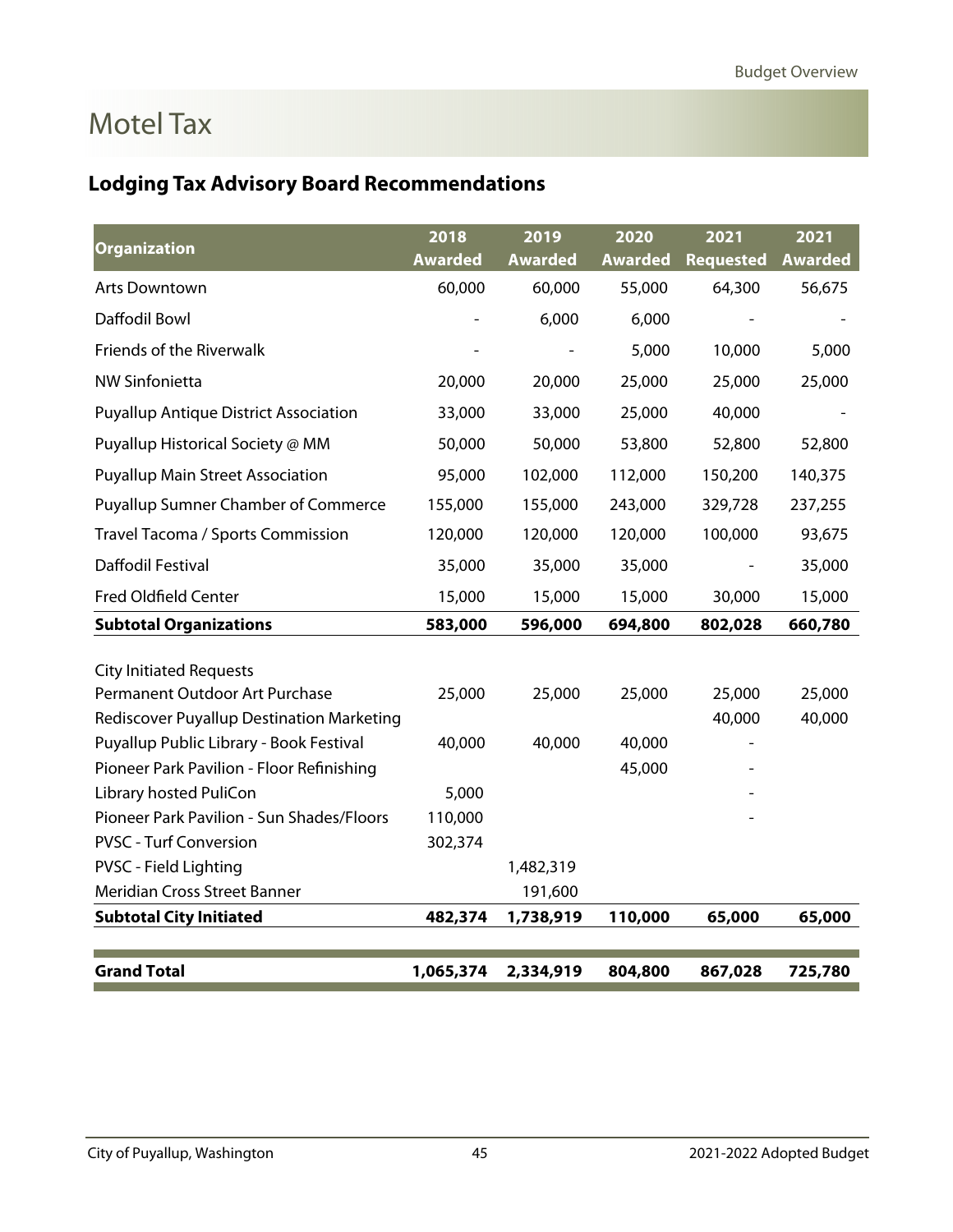# <span id="page-32-0"></span>Community Funding

### **Advisory Committee Recommendations**

| Program                                                            | 2021 Request | 2021 Award |
|--------------------------------------------------------------------|--------------|------------|
| All Saints Community Services                                      | 5,000        | 4,500      |
| Communities in Schools of Puyallup                                 | 15,000       | 7,500      |
| <b>Emergency Food Network</b>                                      | 10,000       |            |
| <b>Helping Hand House</b>                                          | 145,000      | 105,000    |
| Mi Casa LLC (Affordable Housing)                                   | 25,000       | 15,000     |
| MultiCare - Good Samaritan DV                                      | 12,000       | 12,000     |
| Nourish Pierce County (Allocated to Pierce College Food Bank Only) | 2,000        | 500        |
| Pierce College Foundation                                          | 5,000        | 3,500      |
| Puyallup Food Bank                                                 | 15,000       | 9,000      |
| The Salvation Army                                                 | 60,000       |            |
| Rebuilding Hope! Sexual Assault Center for PC                      | 10,000       |            |
| St. Francis House                                                  | 20,000       | 20,000     |
| <b>Total of Funds Requested for 2021</b>                           | 324,000      | 177,000    |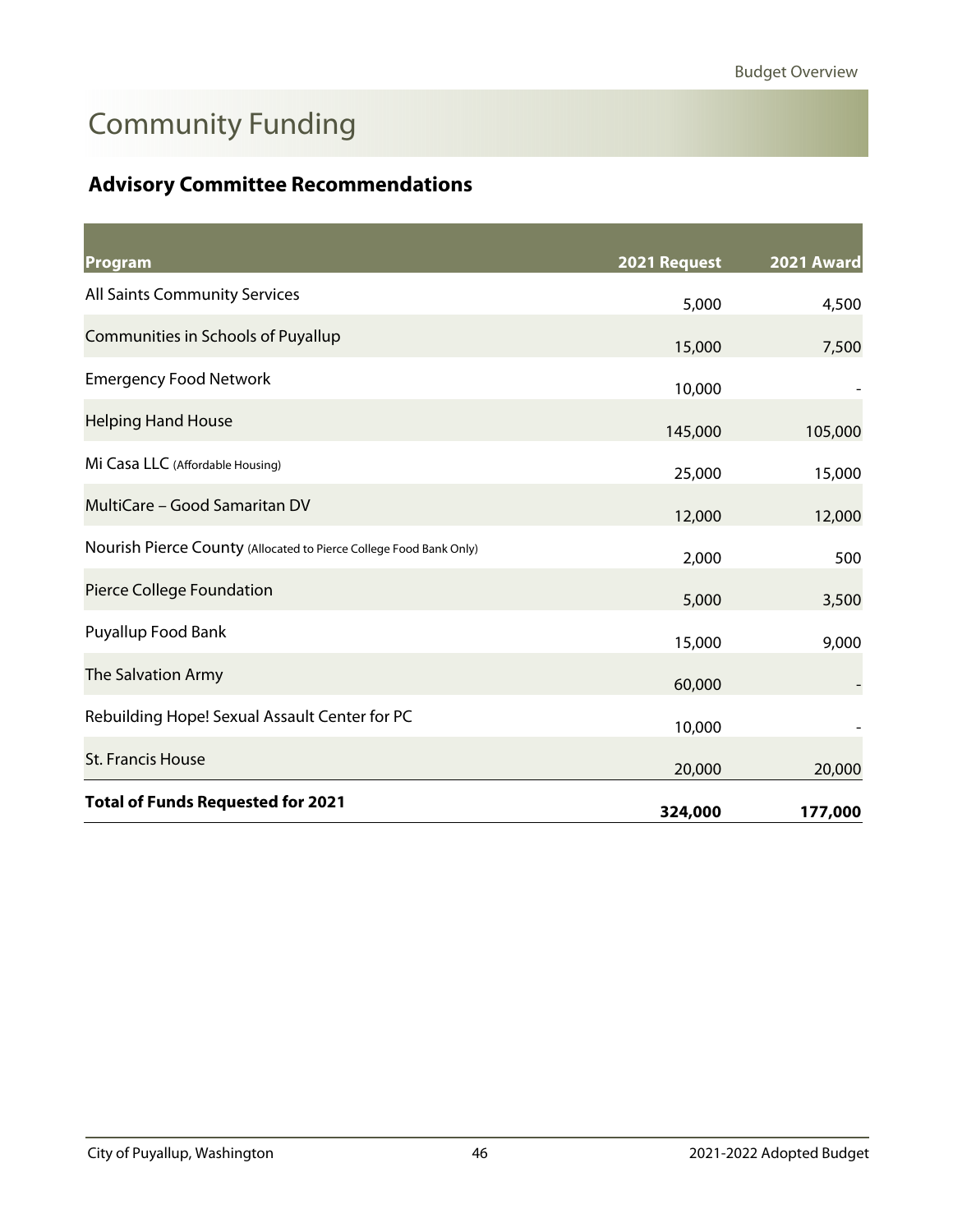# <span id="page-33-0"></span>Department Requests

### **Requests by Department & Fund**

|                                              | <b>One-Time</b> |      | <b>Requested</b>    |            | <b>Request</b> |                                     |
|----------------------------------------------|-----------------|------|---------------------|------------|----------------|-------------------------------------|
| <b>Description</b>                           | or Ongoing      | Year | Amount              | <b>FTE</b> | <b>Status</b>  | <b>Comments</b>                     |
|                                              |                 |      | <b>GENERAL FUND</b> |            |                |                                     |
| <b>Development &amp; Permitting Services</b> |                 |      |                     |            |                |                                     |
| <b>Engineering</b>                           |                 |      |                     |            |                |                                     |
| Associate Engineer                           | Ongoing         | 2022 | 130,514             | 1.00       | No             |                                     |
| <b>DPS Total</b>                             |                 |      | 130,514             | 1.00       |                |                                     |
| <b>Finance</b>                               |                 |      |                     |            |                |                                     |
| <b>Utility Billing</b>                       |                 |      |                     |            |                |                                     |
| Security Enhancements for UB Counter         | One-Time        | 2022 | 26,000              |            | No             |                                     |
|                                              |                 |      | 26,000              |            |                |                                     |
| Legal                                        |                 |      |                     |            |                |                                     |
| Upgrade Admin Clerk from PT to FT            | Ongoing         | 2021 | 61,486              | 1.00       | No             |                                     |
| <b>Associate City Attorney</b>               | Ongoing         | 2021 | 141,948             | 1.00       | Yes            | Approved for 2022                   |
| <b>Legal Total</b>                           |                 |      | 203,434             | 2.00       |                |                                     |
| Library                                      |                 |      |                     |            |                |                                     |
| Staff service desk for second floor          | One-Time        | 2022 | 25,000              |            | No             |                                     |
| 24/7 Holds locker                            | One-Time        | 2021 | 50,000              |            | No             |                                     |
| <b>Library Total</b>                         |                 |      | 75,000              |            |                |                                     |
| <b>Municipal Court</b>                       |                 |      |                     |            |                |                                     |
| <b>Community Court Case Manager</b>          | Ongoing         | 2021 | 81,596              | 0.75       | Yes            |                                     |
| Court Clerk                                  | Ongoing         | 2021 | 90,265              | 1.00       | Yes            | Approved for 2022                   |
| <b>Court Commissioner</b>                    | Ongoing         | 2021 | 43,680              |            | No             | \$21,840 to augment pro tem in 2022 |
| <b>Municipal Court Total</b>                 |                 |      | 215,541             | 1.75       |                |                                     |
| <b>Parks &amp; Recreation</b>                |                 |      |                     |            |                |                                     |
| <b>Cemetery</b>                              |                 |      |                     |            |                |                                     |
| Asphalt Repair                               | Ongoing         | 2022 | 50,000              |            | No             |                                     |
| Maintenance Worker II - Cemetery             | Ongoing         | 2022 | 110,022             | 1.00       | Yes            |                                     |
| Parks                                        |                 |      |                     |            |                |                                     |
| Stander EK Mower - 2 quantity                | One-Time        | 2021 | 22,000              |            | Yes            |                                     |
| 12 months seasonal staff                     | Ongoing         | 2021 | 52,210              |            | Partial        | \$21,840 for 6 months in 2021       |
| <b>Parks &amp; Facilities Total</b>          |                 |      | 234,232             | 1.00       |                |                                     |
| <b>GENERAL FUND Total Requests</b>           |                 |      | 884,721             | 5.75       |                |                                     |
|                                              |                 |      | <b>OTHER FUNDS</b>  |            |                |                                     |
| <b>Parks &amp; Recreation</b>                |                 |      |                     |            |                |                                     |
| <b>Parks &amp; Facilities</b>                |                 |      |                     |            |                |                                     |
| Automated Gate & Card Readers for Yard       | One-Time        | 2021 | 100,000             |            | Yes            |                                     |
| <b>Facilities</b>                            |                 |      |                     |            |                |                                     |
| HVAC System at Puyallup Activity Center      | One-Time        | 2021 | 262,000             |            | Yes            |                                     |
| Maintenance Worker II - Facilities           | Ongoing         | 2022 | 110,022             | 1.00       | No             |                                     |
| <b>Parks &amp; Facilities Total</b>          |                 |      | 472,022             | 1.00       |                |                                     |
| <b>Information Technology</b>                |                 |      |                     |            |                |                                     |
| Upgrade Skype Phone System to Teams          | One-Time        | 2021 | 143,000             |            | No             |                                     |
| <b>Information Technology Total</b>          |                 |      | 143,000             |            |                |                                     |
|                                              |                 |      |                     |            |                |                                     |
| <b>OTHER FUND Total Requests</b>             |                 |      | 615,022             | 1.00       |                |                                     |
|                                              |                 |      |                     |            |                |                                     |
| <b>Total Requests</b>                        |                 |      | 1,499,743           | 6.75       |                |                                     |